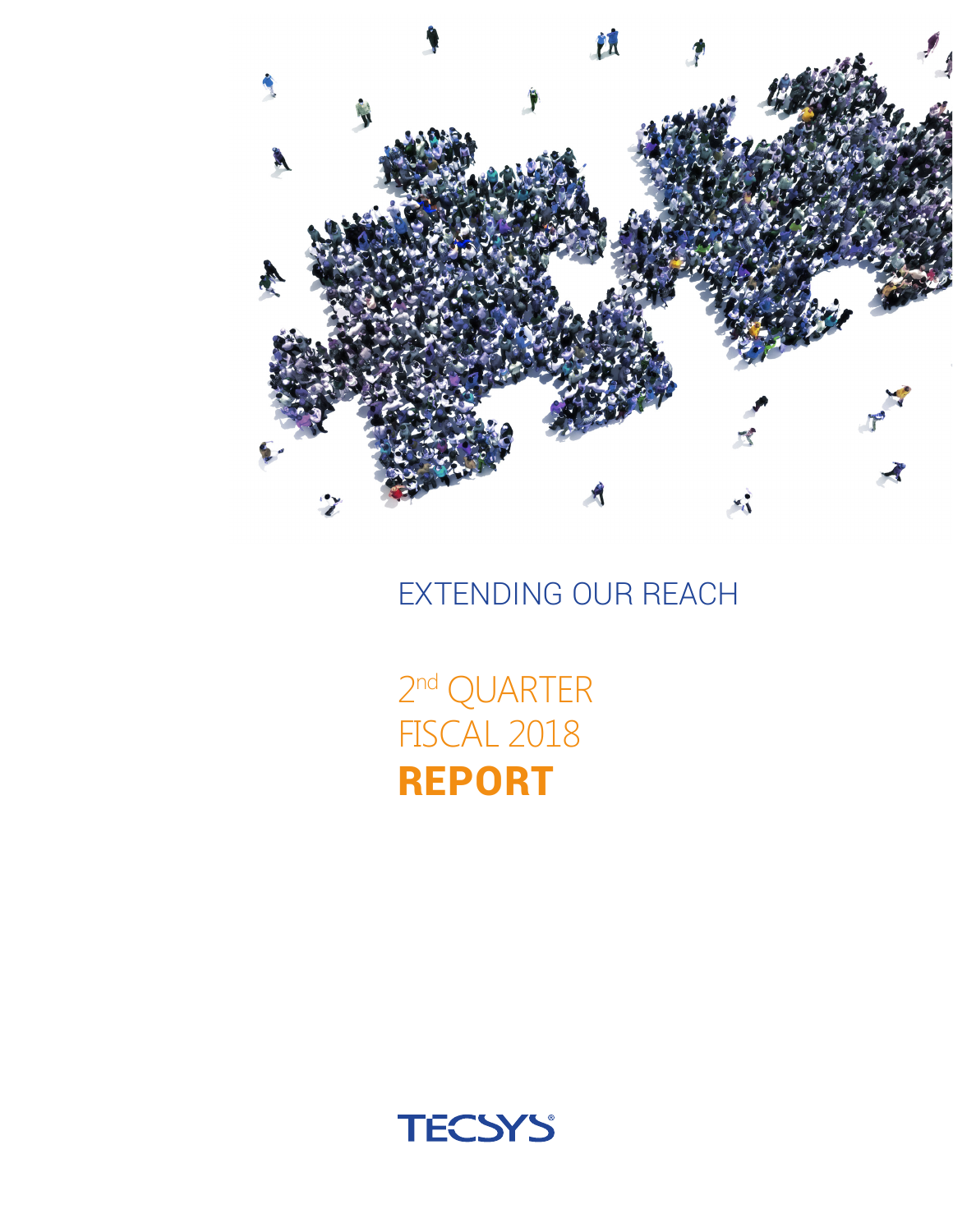### **TECSYS Inc. Management's Discussion and Analysis of Financial Condition and Results of Operations dated November 30, 2017**

The following discussion and analysis should be read in conjunction with the Condensed Interim Consolidated Financial Statements of TECSYS Inc. (the "Company") and Notes thereto, which are included in this document, and the annual report for the year ended April 30, 2017. The Company's second quarter of fiscal year 2018 ended on October 31, 2017. Additional information about the Company, including copies of the continuous disclosure materials such as the annual information form and the management proxy circular are available through the SEDAR Website at http://www.sedar.com.

The accompanying unaudited condensed interim consolidated financial statements of the Company have been prepared by and are the responsibility of the Company's management.

This document and the condensed interim consolidated financial statements are expressed in Canadian dollars unless it is otherwise indicated. The Company's functional currency is the Canadian dollar as it is the currency that represents the primary economic environment in which the Company operates.

### **Overview**

TECSYS provides transformative supply chain solutions that equip its customers to succeed in a rapidly-changing omni-channel world. TECSYS' solutions are built on a true enterprise supply chain platform, and include warehouse management, distribution management, transportation management, supply management at point-of-use as well as complete financial management and analytics solutions. Customers running on TECSYS' Supply Chain Platform are confident knowing they can execute, day in and day out, regardless of business fluctuations or changes in technology, they can adapt and scale to any business needs or size, and they can expand and collaborate with customers, suppliers and partners as one borderless enterprise. From demand planning to demand fulfillment, TECSYS puts power into the hands of both front-line workers and back office planners, and unshackles business leaders so they can see and manage their supply chains like never before.

TECSYS is the market leader in supply chain solutions for health systems and hospitals. Over 600 mid-size and Fortune 1000 customers trust their supply chains to TECSYS in the healthcare, service parts, third-party logistics, and general wholesale high-volume distribution industries.

### **Quarterly Selected Financial Data**

(Quarterly data are unaudited)

In thousands of Canadian dollars, except per share data

|                                   | 2018   |        | 2017   |        |        |        | 2016   |        |
|-----------------------------------|--------|--------|--------|--------|--------|--------|--------|--------|
|                                   | Q2     | Q1     | Q4     | Q3     | Q2     | Q1     | Q4     | Q3     |
| <b>Total Revenue</b>              | 18,072 | 16,511 | 18,447 | 17,385 | 16,518 | 16,097 | 21,144 | 15,629 |
| Profit                            | 1.356  | 69     | 4.776  | 888    | 206    | 128    | 3.825  | 543    |
| Comprehensive Income (Loss)       | 701    | 864    | 4,378  | 1.261  | 70     | (597)  | 4,811  | 296    |
| EBITDA <sup>1</sup>               | 2,184  | 687    | 6,674  | 1,941  | 935    | 814    | 3,837  | 1,343  |
| <b>Basic and Diluted Earnings</b> |        |        |        |        |        |        |        |        |
| per Common Share                  | 0.10   | 0.01   | 0.39   | 0.07   | 0.02   | 0.01   | 0.31   | 0.04   |

In the fourth quarter of fiscal 2017, the Company recorded \$4.7 million of Canadian federal non-refundable research and development tax credits due to the Company's expectation of the increased probability that the tax credits will be realized in the future and the Company's intent to maximize on the availability of the tax credits prior to their expiry as a significant portion of the tax credits will expire over the next six years.

In the fourth quarter of fiscal 2016, the Company had significant deliveries of proprietary products which amounted to \$5.9 million compared to an average of \$2.6 million in the first three quarters of fiscal 2016. In addition, the Company recognized deferred tax assets of \$1.4 million arising from the expected increase in operating profits in future years. Comprehensive income was significantly higher compared to profit whereas for the previous three quarters in fiscal 2016, the opposite was true. This is attributable to the decline in the closing rate of the U.S. dollar from the end of the third quarter, which gave rise to fair value gains on designated revenue hedges attributable to fiscal 2017 due to the foreign exchange rates in revenue hedging contracts being higher than the year end closing rate.

### **Results of Operations**

*Three months ended October 31, 2017 compared to three months ended October 31, 2016*

### **Revenue**

<span id="page-1-0"></span>Total revenue for the second quarter ended October 31, 2017 increased to \$18.1 million, \$1.6 million or 9% higher, compared to \$16.5 million for the same period of fiscal 2017. The U.S. dollar averaged CA\$1.2496 in the second quarter of fiscal 2018 in comparison to CA\$1.3116 in the second quarter of fiscal 2017. Approximately 66% of the Company's revenues were generated in

<sup>&</sup>lt;sup>1</sup> Refer to section at end of MD&A titled "Non-IFRS Performance Measure"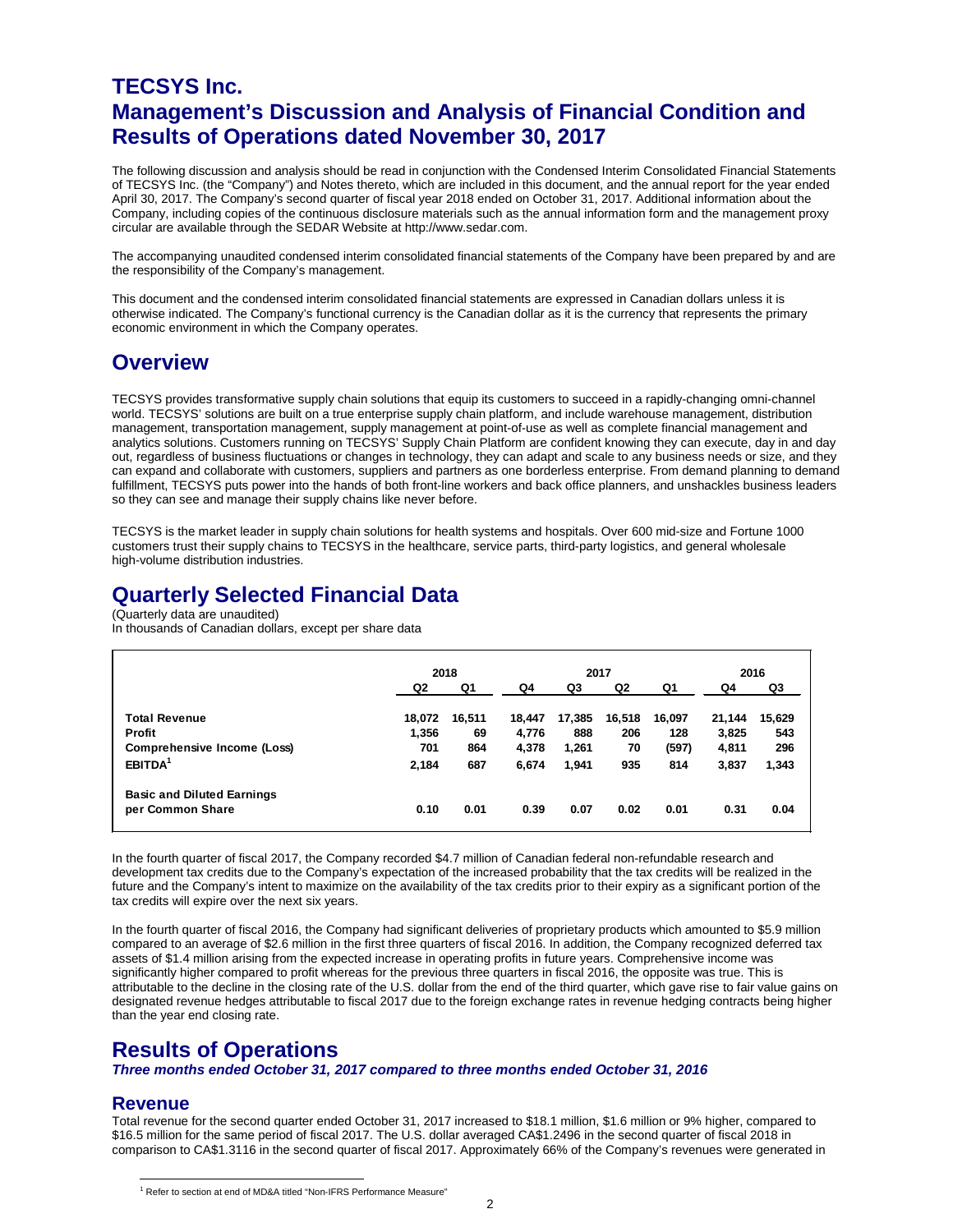the United States during the second quarter of fiscal 2018. The weaker U.S. dollar partially offset by the favorable variance of the Company's partial hedging of U.S. revenue gave rise to an unfavorable variance in comparison to the same period last year by an estimated \$100,000. The weaker U.S. dollar impacted cost of sales and operating expenses favorably by approximately \$100,000.

Overall total contract value bookings<sup>[2](#page-2-0)</sup> amounted to \$11.5 million in the second quarter of fiscal 2018 in comparison to \$10.9 million for the same period of the previous fiscal year. During the second quarter of fiscal 2018, the Company signed three new accounts with a total contract value of \$2.5 million compared to four new accounts with a total contract value of \$3.9 million in the second quarter of fiscal 2017.

Proprietary products revenue, defined as internally developed products including proprietary software and hardware technology products, decreased to \$1.6 million, \$134,000 or 8% lower, in the second quarter of fiscal 2018 in comparison to the same period last year. There was a decrease in proprietary hardware technology products revenue and a decrease in proprietary software revenue.

Third party products revenue decreased to \$1.4 million, \$58,000 or 4% lower, in the second quarter of fiscal 2018 in comparison to \$1.5 million for the same period last year. There was a decrease in radio-frequency equipment revenue and third-party software license revenue almost completely offset by an increase in storage equipment revenue.

Cloud, maintenance and subscription revenue increased to \$6.4 million, higher by \$253,000 or 4%, in the second quarter of fiscal 2018 compared to \$6.2 million for the same period in the previous fiscal year. The increase of this revenue stream that is mostly recurring in nature is primarily attributable to higher maintenance revenue derived from maintenance on new license sales and price increases.

Professional services revenue increased to \$7.9 million, higher by \$1.4 million or 22%, in the second quarter of fiscal 2018 compared to \$6.5 million for the same period in the previous fiscal year. There was an increase in customization services revenue and implementation services revenue in comparison to the same period of the prior fiscal year. In addition, the Company recognized in the second quarter of fiscal 2018 an amount of \$1.0 million of deferred professional services revenue due to the termination of a contract and its associated future obligations.

As a percentage of total revenue, products accounted for 17% and services, which comprises cloud, maintenance and subscription revenue as well as professional services revenue, accounted for 79% in the second quarter of fiscal 2018 and 20% and 77% respectively for the comparable period of fiscal 2017.

### **Cost of Revenue**

Total cost of revenue increased to \$8.6 million, higher by \$407,000 or 5%, in the second quarter of fiscal 2018 in comparison to \$8.2 million for the same period in fiscal 2017. The increase is attributable to higher services costs of \$319,000, higher products costs of \$22,000 and higher reimbursable expenses of \$66,000.

The cost of products stayed relatively flat at \$1.4 million in comparison to the same period last year. This is due to the increase in storage equipment revenue almost completely offset by the decrease in third-party software license revenue and radio frequency equipment revenue discussed earlier.

The cost of services increased to \$6.6 million, higher by \$319,000 or 5% in the second quarter of fiscal 2018 in comparison to \$6.3 million for the same period last year. The increase is primarily attributable to higher employee salaries and benefits and hosting expenses and a decrease in tax credits partially offset by a decrease in consulting expenses and third-party maintenance costs. In the second quarter of fiscal 2018, the average services headcount increased by eleven in comparison to the same period last year. The cost of services includes tax credits of \$481,000 for the second quarter of fiscal 2018 compared to \$580,000 for the same period in the previous fiscal year. The decrease in tax credits is mainly due to favorable adjustments related to prior periods that was recorded in the second quarter of fiscal 2017.

### **Gross Profit**

Gross profit increased to \$9.4 million, higher by \$1.1 million or 14%, in the second quarter of fiscal 2018 in comparison to \$8.3 million for the same period last year. This is mainly attributable to higher services margin of \$1.4 million partially offset by lower products margin of \$214,000. Total gross profit percentage in the second quarter of fiscal 2018 was 52% compared to 50% in the same period of fiscal 2017.

The products margin decreased to \$1.7 million, \$214,000 lower than the same period last year and is largely attributable to the revenue mix and margin on storage equipment, radio frequency equipment, and third-party software licenses discussed earlier.

Services gross profit during the second quarter of fiscal 2018 increased to \$7.7 million, higher by \$1.4 million in comparison to the same period of fiscal 2017. The services gross profit increased primarily due to the increased revenues arising from professional services and from cloud, maintenance and subscription services partially offset by the increased services costs arising primarily from the higher headcount as compared to the same period in the prior year. Services gross profit was 54% of services revenue in the second quarter of fiscal 2018 in comparison to 50% for the comparable period last year.

### **Operating Expenses**

Total operating expenses for the second quarter of fiscal 2018 decreased to \$7.8 million, lower by \$128,000 or 2%, compared to \$8.0 million for the same three-month period last year. The Company expects to leverage its current sales, marketing and general and administrative organization to support revenue growth. The most notable differences between the second quarter of fiscal 2018 in comparison with the same period in fiscal 2017 are as follows.

• Sales and marketing expenses increased to \$3.9 million, \$82,000 higher than the comparable quarter last year. There was an increase in commissions as well as a one-time severance cost of \$391,000 partially offset by a decrease in salaries and benefits, travel expenses and a decrease in marketing program costs due to the Company's user conference

<span id="page-2-0"></span><sup>&</sup>lt;sup>2</sup> Refer to section at end of MD&A titled "Key Performance Indicators"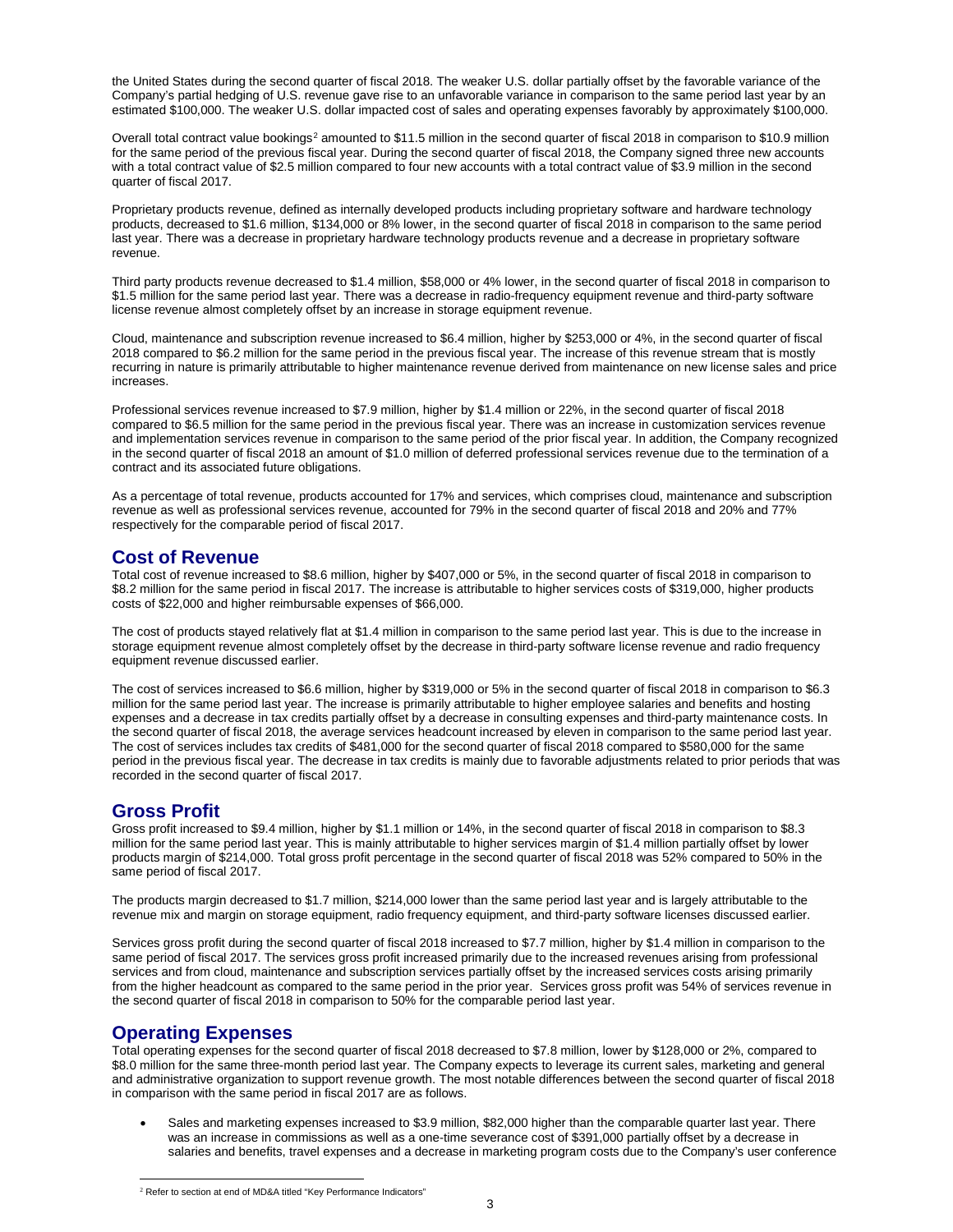taking place during the second quarter of fiscal 2017. In the second quarter of fiscal 2018, the average sales and marketing headcount decreased by three in comparison to the same period last year.

- General and administrative expenses decreased to \$1.6 million, \$108,000 lower than the comparable quarter last year. The decrease is mainly due to lower legal expenses partially offset by higher salaries and benefits, incentives and donations in comparison to the same period last year.
- Net R&D expenses decreased to \$2.4 million, \$102,000 lower than the comparable quarter last year. Gross R&D expenses decreased by \$136,000 comprising primarily of lower consulting and travel expenses. The Company also recorded \$310,000 of refundable and non-refundable R&D and e-business tax credits in the second quarter of fiscal 2018 in comparison to \$355,000 for the same period in fiscal 2017. Also, the Company amortized deferred development costs and other intangible assets of \$339,000 in the second quarter of fiscal 2018 in comparison to \$377,000 for the same quarter a year earlier. In addition, the Company capitalized \$27,000 of deferred development costs in the second quarter of fiscal 2017.

### **Profit from Operations**

The Company recorded profit from operations of \$1.6 million in the second quarter of fiscal 2018 in comparison to \$320,000 for the comparable quarter of the previous year primarily as a result of an increase in services gross profit and lower operating expenses partially offset by a decrease in products gross profit.

### **Net Finance Costs**

In the second quarter of fiscal 2018, the Company recorded net finance income of \$33,000 in comparison to net finance costs of \$55,000 for the comparable quarter last year. The increase in net finance income is primarily attributable to a lower exchange loss and lower interest expense on the Company's long-term debt and higher interest income on the Company's investments in comparison to the same period of the previous fiscal year.

### **Income Taxes**

In the second quarter of fiscal 2018, the Company recorded income tax expense of \$272,000 in comparison to \$59,000 for the comparable period last year. The increase in tax expense is mainly due to the increased profitability in the second quarter of fiscal 2018 compared to the same quarter in fiscal 2017.

As at April 30, 2017, the Company had recognized net deferred tax assets of \$2.2 million and has an unrecognized net deferred tax asset of \$5.4 million covering various jurisdictions and approximately \$6.1 million of Canadian federal nonrefundable SRED tax credits which may be used only to reduce future Canadian federal income taxes otherwise payable. As such, the Company does not anticipate any significant cash disbursements related to Canadian income taxes given its availability of Canadian federal nonrefundable tax credits and deferred tax assets. Refer to note 14 of the annual consolidated financial statements for further detail.

### **Profit**

The Company recorded a profit of \$1.4 million or \$0.10 per share in the second quarter of fiscal 2018 in comparison to a profit of \$206,000 or \$0.02 per share in the second quarter of fiscal 2017.

### **Results of Operations**

*Six months ended October 31, 2017 compared to six months ended October 31, 2016*

### **Revenue**

Total revenue for the first half ended October 31, 2017 increased to \$34.6 million, \$2.0 million or 6% higher, compared to \$32.6 million for the same period of fiscal 2017. The U.S. dollar averaged CA\$1.2849 in the first half of fiscal 2018 in comparison to CA\$1.3037 in the first half of fiscal 2017. Approximately 69% of the Company's revenues were generated in the United States during the first half of fiscal 2018. The weaker U.S. dollar partially offset by the favorable variance of the Company's partial hedging of U.S. revenue gave rise to an unfavorable variance in comparison to the same period last year by an estimated \$100,000. The weaker U.S. dollar impacted cost of sales and operating expenses favorably by approximately \$100,000.

Overall total contract value bookings amounted to \$21.3 million in the first half of fiscal 2018 in comparison to \$16.9 million for the same period of the previous fiscal year. During the first half of fiscal 2018, the Company signed five new accounts with a total contract value of \$5.1 million compared to six new accounts with a total contract value of \$5.6 million in the first half of fiscal 2017.

Proprietary products revenue, defined as internally developed products including proprietary software and hardware technology, decreased to \$2.9 million, \$110,000 or 4% lower, in the first half of fiscal 2018 in comparison to \$3.0 million for the same period last year. The decrease is mainly due to lower proprietary software revenue.

Third party products revenue was relatively flat at \$3.0 million in the first half of fiscal 2018 in comparison to the first half of fiscal 2017. There was a decrease in storage equipment revenue almost completely offset by an increase in radio-frequency equipment revenue and third-party software license revenue.

Cloud, maintenance and subscription revenue increased to \$13.5 million, higher by \$699,000 or 5%, in the first half of fiscal 2018 compared to \$12.8 million for the same period in the previous fiscal year. The increase of this revenue stream that is mostly recurring in nature is primarily attributable to higher maintenance revenue derived from maintenance on new license sales and price increases and higher cloud revenue.

Professional services revenue increased to \$14.0 million, higher by \$1.4 million or 11%, in the first half of fiscal 2018 compared to \$12.6 million for the same period in the previous fiscal year. The increase is mainly attributable to an increase in implementation services revenue and the recognition of \$1.0 million of deferred professional services revenue due to the termination of a contract and its associated future obligations.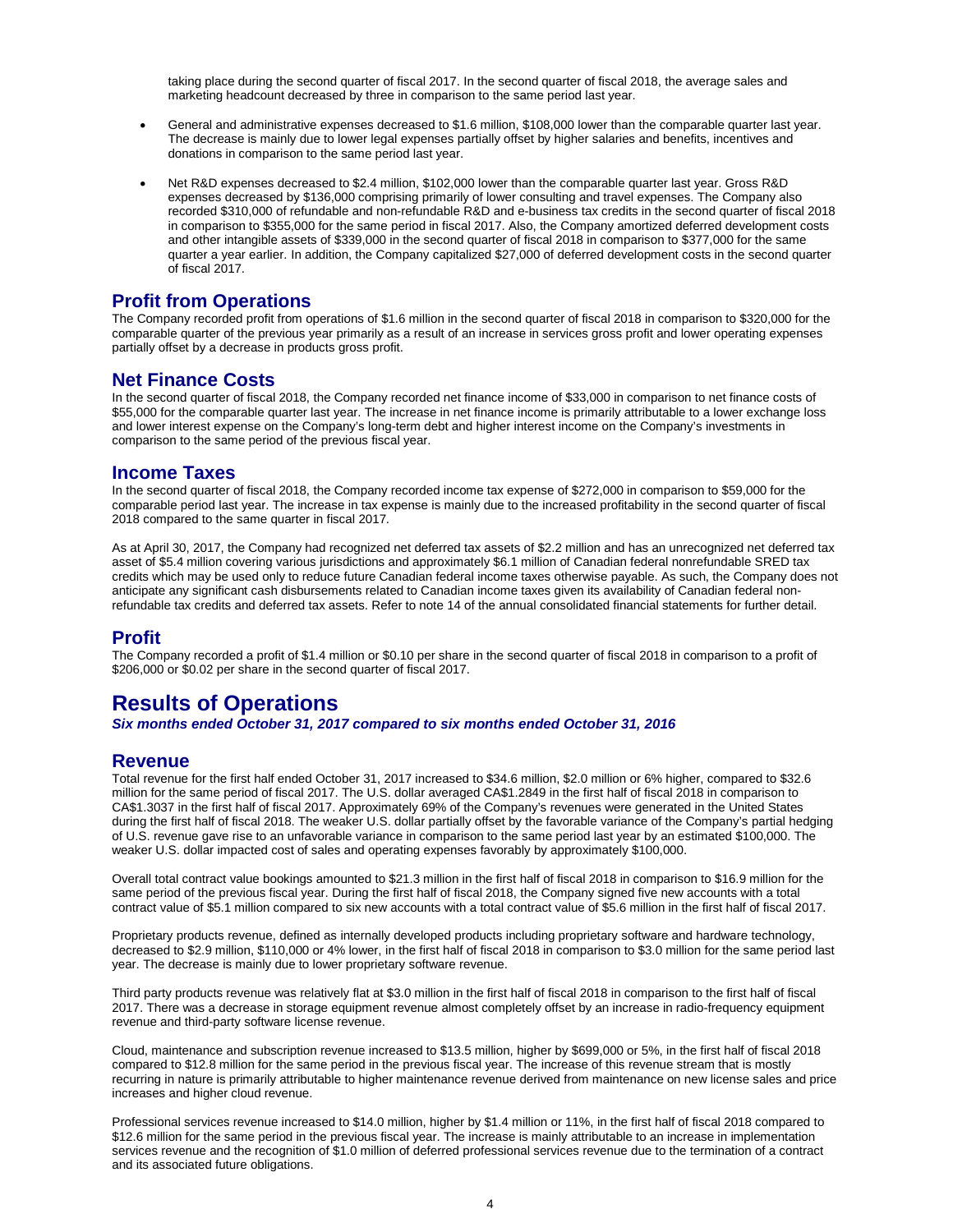As a percentage of total revenue, products accounted for 17% and services for 80% in the first half of fiscal 2018 and 18% and 78% respectively in the first half of fiscal 2017.

### **Cost of Revenue**

Total cost of revenue increased to \$17.4 million, higher by \$675,000 or 4%, in the first half of fiscal 2018 in comparison to \$16.7 million for the same period in fiscal 2017. The increase is attributable to higher services costs of \$535,000, higher products costs of \$119,000 and higher reimbursable expenses of \$21,000.

The cost of products increased by \$119,000 or 5% to \$2.7 million in comparison to the same period last year and is largely related to the increase in radio-frequency equipment revenue and third-party software license revenue partially offset by the decrease in storage equipment revenue already discussed earlier.

The cost of services increased to \$13.5 million, higher by \$535,000 or 4% in the first half of fiscal 2018 in comparison to \$13.0 million for the same period last year. The increase is primarily attributable to higher employee remuneration and hosting expenses and lower tax credits partially offset by lower recruiting costs, consulting fees, and costs related to third party maintenance revenue. In the first half of fiscal 2018, the average services headcount increased by ten in comparison to the same period last year. The cost of services includes tax credits of \$989,000 for the first half of fiscal 2018 compared to \$1.0 million for the same period in the previous fiscal year.

### **Gross Profit**

Gross profit increased to \$17.2 million, higher by \$1.3 million or 8%, in the first half of fiscal 2018 in comparison to \$15.9 million for the same period last year. This is mainly attributable to higher services margin of \$1.6 million partially offset by a lower products margin of \$258,000. Total gross profit percentage in the first half of fiscal 2018 was 50% compared to 49% in the same period of fiscal 2017.

The products margin decreased to \$3.1 million, \$258,000 lower than the same period last year and is attributable to the revenue mix and margin on storage equipment, radio frequency equipment and third-party software licenses discussed earlier.

Services gross profit during the first half of fiscal 2018 increased by \$1.6 million to \$14.1 million in comparison to \$12.5 million in the same period of fiscal 2017 primarily due to the increased professional services, support and hosting revenue discussed earlier partially offset by increased services costs mentioned earlier. Services gross profit was 51% of services revenue in the first half of fiscal 2018 in comparison to 49% for the comparable period last year.

### **Operating Expenses**

Total operating expenses for the first half of fiscal 2018 increased to \$15.5 million, higher by \$196,000 or 1%, compared to \$15.3 million for the same six-month period last year. The most notable differences between the first half of fiscal 2018 in comparison with the same period in fiscal 2017 are as follows.

- Sales and marketing expenses amounted to \$7.5 million, \$129,000 higher than the comparable period last year. Expenses were higher primarily due to higher commissions and severance costs partially offset by lower salaries and benefits, travel expenses and a decrease in marketing program costs compared to the same period last year.
- General and administrative expenses increased to \$3.2 million, \$128,000 higher than the comparable period last year primarily as a result of higher salaries and benefits, incentives, recruiting costs and donations partially offset by lower legal expenses in comparison to the same period last year.
- Net R&D expenses stayed relatively flat at \$4.9 million in the first half of fiscal 2018 in comparison to the same period in fiscal 2017. Gross R&D expenses decreased by \$58,000 comprising primarily of lower salaries and benefits partially offset by higher recruiting costs. The Company also recorded \$659,000 of R&D refundable and non-refundable tax credits and e-business tax credits in the first half of fiscal 2018 in comparison to \$713,000 for the same period in fiscal 2017. In addition, the Company amortized deferred development costs and other intangible assets of \$682,000 in the first half of fiscal 2018 in comparison to \$766,000 for the same period a year earlier. Also, the Company capitalized deferred development costs of \$27,000 in the first half of fiscal 2017.

### **Profit from Operations**

The Company recorded profit from operations of \$1.7 million in the first half of fiscal 2018 in comparison to \$563,000 for the comparable period of the previous year primarily as a result of a higher services margin partially offset by a lower products margin and higher operating costs.

### **Net Finance Costs**

In the first half of fiscal 2018, the Company recorded net finance income of \$67,000 in comparison to net finance costs of \$151,000 for the comparable period last year. The increase in net finance income is primarily attributable to a lower exchange loss and lower interest expense on the Company's long-term debt and higher interest income on the Company's investments in comparison to the same period of the previous fiscal year.

#### **Income Taxes**

In the first half of fiscal 2018, the Company recorded income tax expense of \$302,000 in comparison to \$78,000 for the comparable period last year. The increase in tax expense is mainly due to the increased profitability in the first half of fiscal 2018 compared to the same period in fiscal 2017.

#### **Profit**

The Company recorded a profit of \$1.4 million or \$0.11 per share in the first half of fiscal 2018 in comparison to a profit of \$334,000 or \$0.03 per share in the first half of fiscal 2017.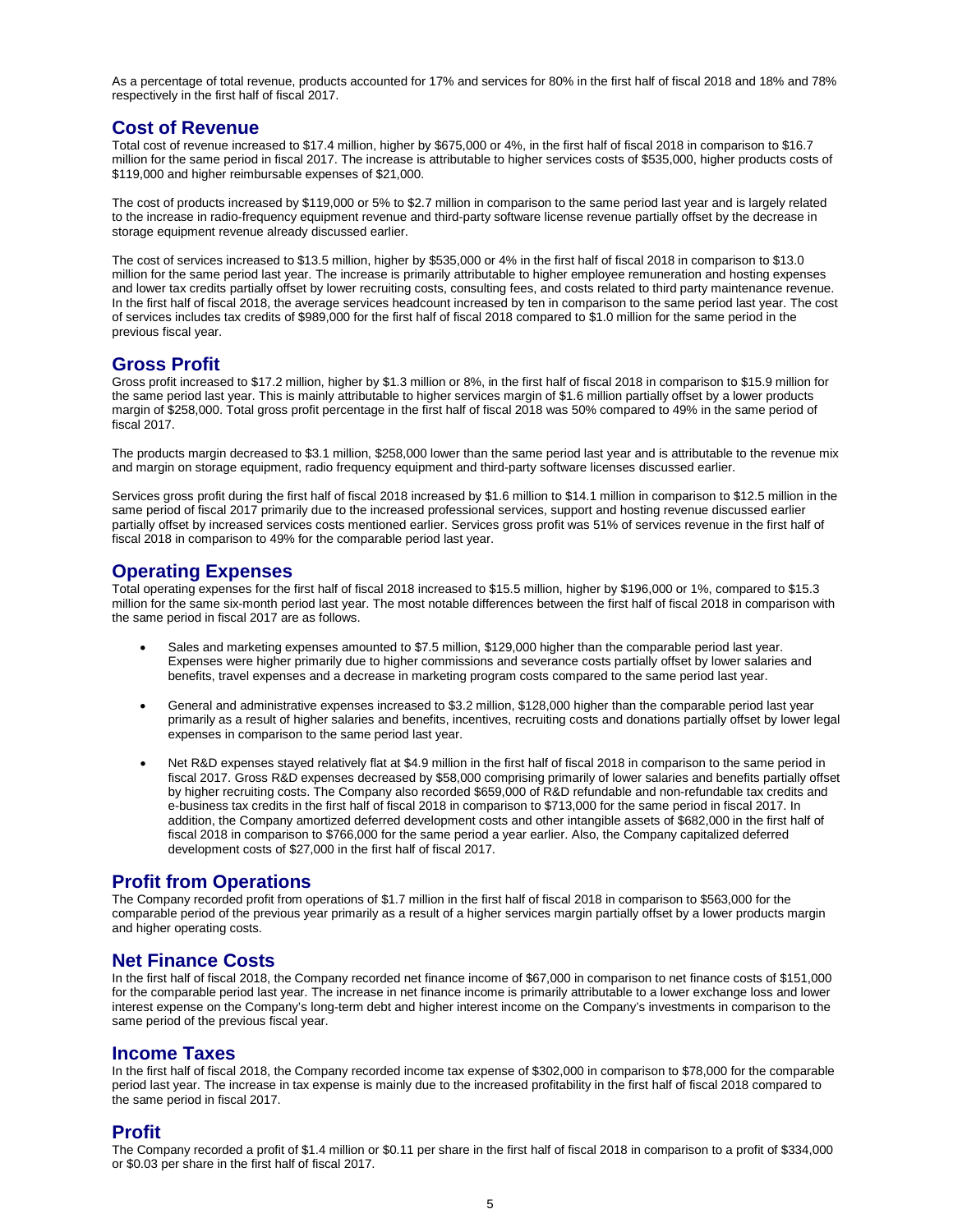## **Liquidity and Capital Resources**

On October 31, 2017, current assets totaled \$32.1 million compared to \$34.6 million at the end of fiscal 2017. Cash and cash equivalents decreased to \$12.5 million compared to \$13.5 million as at April 30, 2017. The decrease is mainly due to the payment of dividends, changes in non-cash working capital and the acquisition of tangible and intangible assets partially offset by the cash generated from operations. Cash and cash equivalents does not include \$10.0 million held in a 3-year redeemable guaranteed investment certificate ("GIC"). Accounts receivable and work in progress totaled \$11.9 million on October 31, 2017 compared to \$14.8 million as at April 30, 2017. The decrease in accounts receivable and work in progress is due to significant cash collections during the first half of fiscal 2018 and the unfavorable foreign exchange impact on the translation of U.S. dollar receivables due to the closing rate for the U.S. dollar decreasing from CA\$1.365 as at April 30, 2017 to CA\$1.2888 as at October 31, 2017.

The Company's DSO (days sales outstanding)<sup>[3](#page-5-0)</sup> stood at 59 days at the end the second quarter of fiscal 2018 compared to 72 days at the end of fiscal 2017 and 84 days at the end of the second quarter of fiscal 2017.

Current liabilities on October 31, 2017 totaled \$17.7 million compared to \$21.4 million at the end of fiscal 2017. The movement in the current liabilities is largely characterized by the decrease of accounts payable and accrued liabilities of \$917,000 primarily due to the payment of incentives for fiscal year 2017 performance and the decrease in deferred revenue of \$2.8 million primarily due to the recognition of \$1.0 million due to the termination of a contract discussed earlier and timing of revenue recognition on support contracts that are paid in advance. Working capital increased to \$14.5 million at the end of October 31, 2017 in comparison to \$13.2 million at the end of fiscal year 2017.

The Company's banking and credit facilities require adherence to financial covenants. The Company was in compliance with these covenants as at October 31, 2017 and April 30, 2017.

Operating activities generated funds of \$107,000 in the first half of fiscal 2018 in comparison to \$3.6 million in the corresponding period of fiscal 2017. Operating activities excluding changes in non-cash working capital items generated \$1.9 million in the first half of fiscal 2018 in comparison to \$2.0 million in the same period in fiscal 2017 mainly due to lower unrealized foreign exchange, higher net finance income and lower depreciation partially offset by higher profitability and higher non-cash tax expense.

Non-cash working capital items used funds of \$1.8 million in the first half of fiscal 2018 primarily due to decreases in deferred revenue of \$2.8 million and accounts payable and accrued liabilities of \$522,000 and increases in tax credits of \$1.3 million partially offset by decreases in accounts receivable of \$2.9 million.

Non-cash working capital items generated funds of \$1.5 million in the first half of fiscal 2017 primarily due to decreases in accounts receivable of \$4.7 million and tax credits receivable of \$934,000 offset partially by a decrease in accounts payable and accrued liabilities of \$1.8 million, a decrease in deferred revenues of \$395,000, an increase in work in progress of \$1.3 million and an increase in other accounts receivable of \$598,000. The accounts receivable as at October 31, 2016 are lower as compared to April 30, 2016 due to significant cash collections on accounts receivable generated during the record quarter for revenues that occurred in the fourth quarter of fiscal 2016. During the first quarter of fiscal 2017, the Company received \$2.3 million of refundable tax credits pertaining to fiscal year 2015.

The Company believes that funds on hand at October 31, 2017 combined with cash flow from operations will be sufficient to meet its needs for working capital, R&D, capital expenditures, debt repayment, and dividends for at least the next twelve months.

Financing activities generated funds of \$9.2 million in the first half of fiscal 2018 in comparison to using funds of \$1.5 million in the same period in fiscal 2017. On June 27, 2017, the Company completed an offering of 1,100,050 common shares of the Company at the offering price of \$15.00 per common share for aggregate gross proceeds of \$16,500,750 (the "Offering"). The Offering includes a treasury offering of 767,050 shares by the Company, including 100,050 common shares purchased by the underwriters pursuant to the exercise of their over-allotment option on June 27, 2017, for gross proceeds of \$11,505,750 and a secondary offering of 333,000 shares by (i) David Brereton, Executive Chairman of the Company; (ii) Dabre Inc., David Brereton's holding company; and (iii) Kathryn Ensign-Brereton, David Brereton's spouse for aggregate gross proceeds of \$4,995,000. The Offering was completed on a bought deal basis and was underwritten by a syndicate of underwriters led by Cormark Securities Inc. on its own behalf and on behalf of two other underwriters.

The common shares were offered by way of a short form prospectus filed in all provinces in Canada.

Transaction costs directly associated with this issuance of treasury shares of approximately \$1,052,005 have been recognized as a reduction of the proceeds, resulting in net total proceeds of approximately \$10,453,745 for the treasury offering

During the first half of fiscal 2018, the Company repaid \$37,000 of long-term debt in comparison to \$717,000 repaid in the first half of fiscal 2017. The decrease in long-term debt repayments is due to the Company prepaying its remaining principal balance on its term loans of \$1,817,000 on April 3, 2017. The Company paid dividends of \$1.2 million and \$739,000 during the first half of fiscal 2018 and fiscal 2017, respectively, as it increased its quarterly dividend to \$0.045 per share in fiscal 2018 compared to \$0.03 per share in fiscal 2017. The Company also paid interest of \$1,000 and \$49,000 during the first half of fiscal 2018 and fiscal 2017, respectively.

During the first half of fiscal 2018, investing activities used funds of \$10.4 million in comparison to \$295,000 in the comparable period last year. \$10.0 million of the cash generated by the bought deal discussed above was invested in a long-term redeemable GIC for a period of three years. The Company used funds of \$380,000 and \$323,000 for the acquisition of property and equipment, and intangible assets in the first half of fiscal 2018 and fiscal 2017 respectively. In the first half of fiscal 2018, the Company invested in its proprietary software products with the capitalization of \$72,000 reflected as deferred development costs whereas \$27,000 of costs were capitalized in the first half of fiscal 2017. The Company received interest of \$96,000 and \$55,000 in the first half of fiscal 2018 and fiscal 2017, respectively.

<span id="page-5-0"></span><sup>&</sup>lt;sup>3</sup> Refer to section at end of MD&A titled "Key Performance Indicators"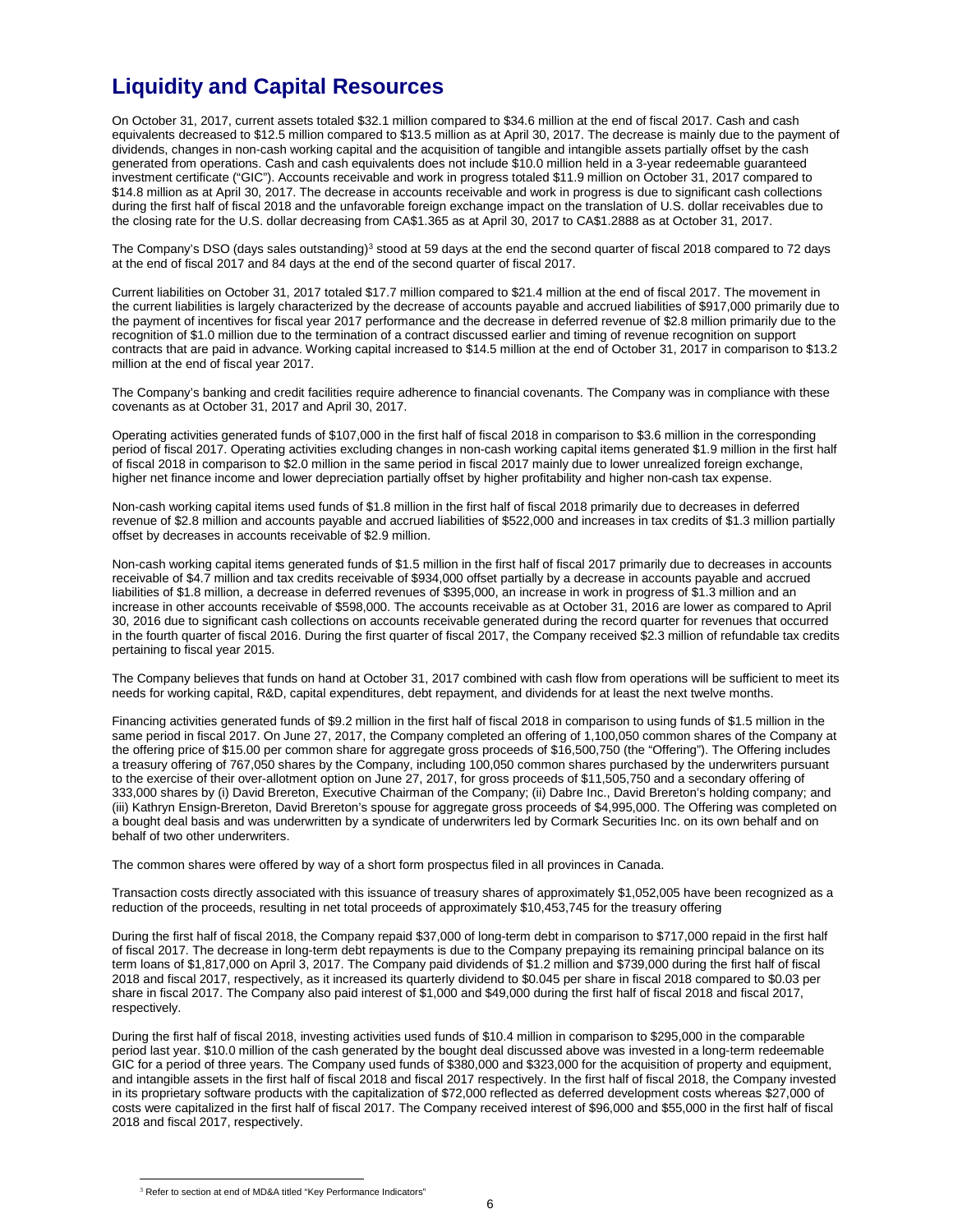## **Related Party Transactions**

Under the provisions of the current share purchase plan for key management and other management employees, the Company extended interest-free loans of \$538,000 to key management and other management employees to facilitate their purchase of Company shares during the first half ended October 31, 2017. The outstanding loans as at October 31, 2017 amounted to \$429,000.

### **Subsequent Event**

On November 30, 2017, the Company's Board of Directors approved an 11% increase of the quarterly dividend from \$0.045 per share to \$0.05 per share. To this effect, the Company declared a dividend of \$0.05 per share, to be paid on January 11, 2018 to shareholders of record at the close of business on December 21, 2017.

## **Current and Anticipated Impacts of Current Economic Conditions**

The current overall economic condition, together with the market uncertainty and volatility that exists today, may have an adverse impact on the demand for the Company's products and services as industry may adjust quickly to exercise caution on capital spending. Furthermore, the regulatory changes in the United States health care system from which the Company derives a significant amount of its revenue is going through a period of uncertainty. This uncertainty may impact the Company's revenue.

Fiscal 2017 was a very robust period with bookings amounting to \$42.6 million, and this continued the trend from fiscal year 2016 where bookings totaled \$42.2 million, with a substantial amount of the bookings being in the healthcare sector. The magnitude of the growth trend will depend on the strength and sustainability of the economic growth and the demand for supply chain management software.

Given the current backlog<sup>[4](#page-6-0)</sup> of \$42.4 million, comprised primarily of services, the Company's management believes that the services revenue ranging between \$13.0 million and \$13.5 million per quarter can be sustained in the short term if no significant new agreements are completed.

Strategically, the Company continues to focus its efforts on the most likely opportunities within its existing vertical markets and customer base. The Company also currently offers subscription-based licensing, hosting services, modular sales and implementations, and enhanced payment terms to promote revenue growth.

The exchange rate of the U.S. dollar in comparison to the Canadian dollar continues to be an important factor affecting revenues and profitability as the Company generally derives 65% to 75% of its business from U.S. customers while the majority of its cost base is in Canadian dollars.

The Company will continue to adjust its business model to ensure that costs are aligned to its revenue expectations and the economic reality. The Company has increased its headcount over the past several years to meet the higher demand for its services and to capture pipeline opportunities. The Company will focus its attention on rendering this investment profitable while addressing the services backlog contributing to revenue generation. Other cost areas under continuous scrutiny are traveling, consulting and communications.

The Company believes that funds on hand together with anticipated cash flows from operations, and its accessibility to the operating line of credit will be sufficient to meet all its needs for a least the next twelve months. The Company can further manage its capital structure by adjusting its dividend policy.

## **Outstanding Share Data**

On November 30, 2017, the Company has 13,082,376 common shares as there has been no activity since the end of the Company's second quarter.

## **Change in Accounting Policies**

### **No new accounting standards adopted in fiscal 2018**

The Company has not adopted any new standards, amendments and interpretations to existing standards in the first half of fiscal 2018 commencing May 1, 2017. The preparation of financial data is based on the accounting principles and practices consistent with those used in the preparation of the audited annual financial statements as at April 30, 2017.

### **New accounting standards and interpretations issued but not yet adopted**

A number of new standards, interpretations and amendments to existing standards were issued by the International Accounting Standards Board ("IASB") or the International Financial Reporting Standards Interpretations Committee ('IFRS IC") that are mandatory but not yet effective for the period ended October 31, 2017, and have not been applied in preparing these condensed interim consolidated financial statements. None are expected to have an impact on the consolidated financial statements of the Company except for the following:

IFRS 9, *Financial Instruments* ("IFRS 9"):

<span id="page-6-0"></span>In July 2014, the IASB issued the complete version of IFRS 9 (2014), *Financial Instruments*. IFRS 9 (2014) differs in some regards from IFRS 9 (2013) which the Company early adopted effective May 1, 2014. IFRS 9 (2014) includes updated guidance on the

<sup>4</sup> Refer to section at end of MD&A titled "Key Performance Indicators"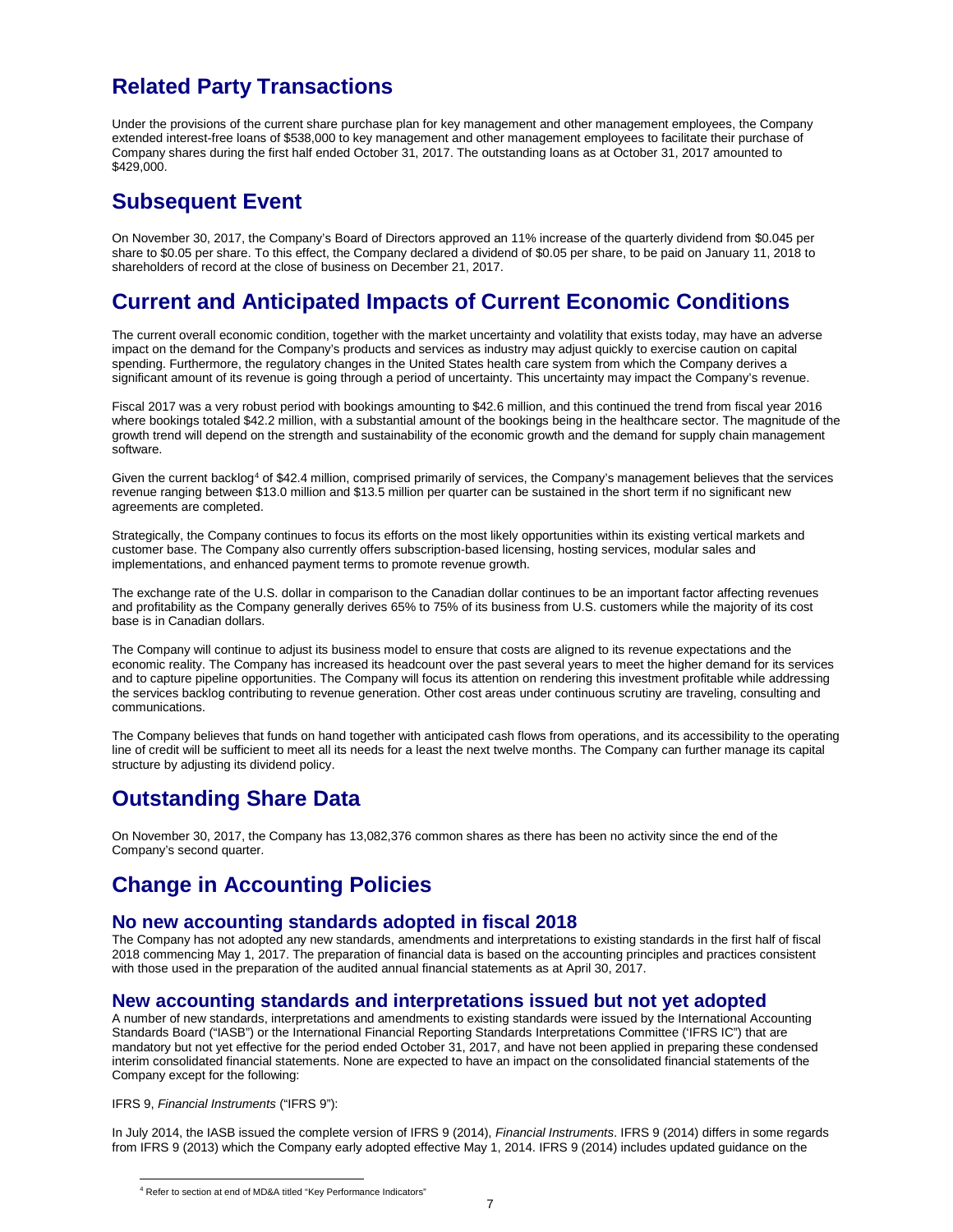classification and measurement of financial assets. The final standard also amends the impairment model by introducing a new expected credit loss model for calculating impairment, and new general hedge accounting requirements. The final version of IFRS 9 supersedes all previous versions of IFRS 9 and is effective for annual periods beginning on or after January 1, 2018 and must be applied retrospectively with some exemptions. Early adoption is permitted, however an entity may elect to apply earlier versions of IFRS 9 if the entity's relevant date of initial application is before February 1, 2015. The Company is currently assessing the impact of the adoption of this standard on its consolidated financial statements.

IFRS 15, *Revenue from Contracts with Customers* ("IFRS 15"):

In May 2014, the IASB issued IFRS 15 which establishes principles for reporting the nature, amount, timing and uncertainty of revenue and cash flows arising from an entity's contracts with customers. It provides a single model in order to depict the transfer of promised goods or services to customers.

IFRS 15 supersedes the following standards: IAS 11, *Construction Contracts*, IAS 18, *Revenue*, IFRIC 13, *Customer Loyalty Programmes*, IFRIC 15, *Agreements for the Construction of Real Estate*, IFRIC 18, *Transfers of Assets from Customers*, and SIC-31, *Revenue – Barter Transactions Involving Advertising Service*.

The core principle of IFRS 15 is that an entity recognizes revenue to depict the transfer of promised goods or services to customers in an amount that reflects the consideration to which the entity expects to be entitled in exchange for those goods and services.

IFRS 15 also includes a cohesive set of disclosure requirements that would result in an entity providing comprehensive information about the nature, amount, timing and uncertainty of revenue and cash flows arising from the entity's contracts with customers.

This standard is effective for annual periods beginning on or after January 1, 2018 with earlier adoption permitted. The Company is currently assessing the impact of the adoption of this standard on its consolidated financial statements.

IFRS 16, *Leases* ("IFRS 16"):

In January 2016, the IASB issued IFRS 16, which specifies how an entity will recognize, measure, present and disclose leases. The standard provides a single lessee accounting model, requiring lessees to recognize assets and liabilities for all leases unless the lease term is twelve months or less or the underlying asset has a low monetary value. Lessors continue to classify leases as operating or finance, with IFRS 16's approach to lessor accounting substantially unchanged from its predecessor, IAS 17, *Leases*. IFRS 16 applies to annual reporting periods beginning on or after January 1, 2019, with earlier application permitted only if IFRS 15 has also been applied. The Company is currently assessing the impact of the adoption of this standard on its consolidated financial statements.

IFRIC 22, *Foreign Currency Transactions and Advance Consideration* ("IFRIC 22"):

In December 2016, the IASB issued IFRIC 22. The interpretation clarifies which date should be used for translation when accounting for transactions in a foreign currency that include the receipt or payment of advance consideration. IFRIC 22 is effective for annual periods beginning on or after January 1, 2018 with earlier adoption permitted. The Company is currently evaluating the impact of IFRIC 22 on its consolidated financial statements.

### **Critical Accounting Policies**

The Company's critical accounting policies are those that it believes are the most important in determining its financial condition and results. A summary of the Company's significant accounting policies, including the critical accounting policies discussed below, is set out in the notes to the accompanying financial statements and the financial statements for the year ended April 30, 2017.

#### **Use of estimates, assumptions and judgments**

The preparation of the consolidated financial statements requires management to make estimates, assumptions, and judgments that affect the application of accounting policies and the reported amounts of assets and liabilities and disclosures of contingent assets and liabilities at the dates of the financial statements and the reported amounts of revenue and expenses during the reporting periods.

Reported amounts and note disclosures reflect the overall economic conditions that are most likely to occur and the anticipated measures that management intends to take. Actual results could differ from those estimates. Estimates and underlying assumptions are reviewed on an ongoing basis. Revisions to accounting estimates are recognized in the period in which the estimates are revised and in any future periods affected.

Information about areas requiring the use of judgment, management assumptions and estimates, and key sources of estimation uncertainty that the Company believes could have the most significant impact on reported amounts is noted below:

(i) Revenue recognition:

Revenue recognition is subject to critical judgment, particularly in multiple-element arrangements where judgment is required in allocating revenue to each component, including licenses, professional services and maintenance services, based on the relative fair value of each component. As certain of these components have a term of more than one year, the identification of each deliverable and the allocation of the consideration received to the components impacts the timing of revenue recognition.

(ii) Government assistance:

Management uses judgment in estimating amounts receivable for various tax credits and in assessing the eligibility of research and development and other expenses which give rise to these credits.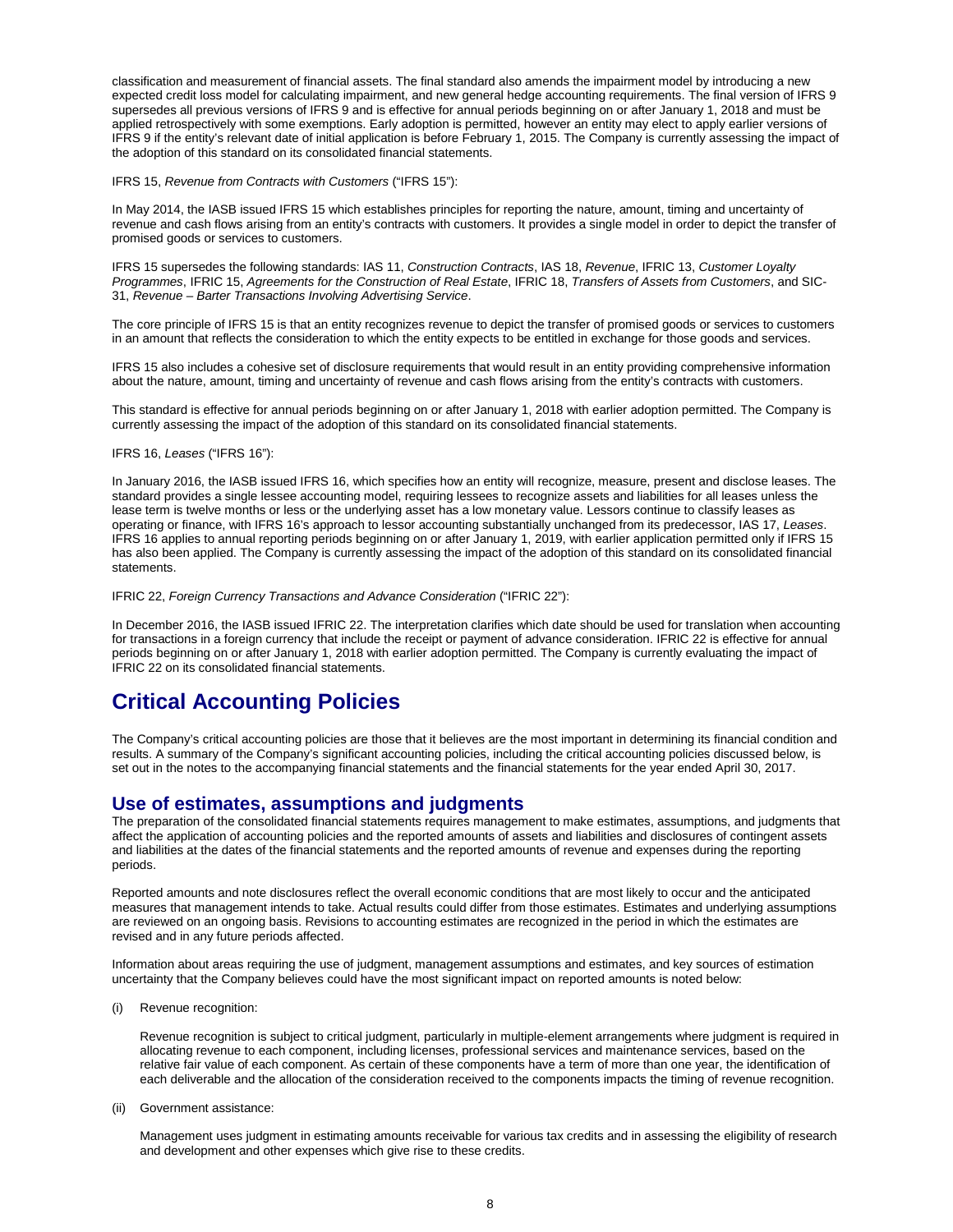#### (iii) Income taxes:

In assessing the realizability of deferred tax assets, management considers whether it is probable that some portion or all of the deferred tax assets will not be realized. The ultimate realization of deferred tax assets is dependent upon the generation of future taxable income and available tax planning strategies in making this assessment.

Deferred tax assets and liabilities contain estimates about the nature and timing of future permanent and temporary differences as well as the future tax rates that will apply to those differences. Changes in tax laws and rates as well as changes to the expected timing of reversals may have a significant impact on the amounts recorded for deferred tax assets and liabilities. Management closely monitors current and potential changes to tax law and bases its estimates on the best available information at each reporting date.

(iv) Impairment of assets:

Impairment assessments may require the Company to determine the recoverable amount of a cash generating unit ("CGU"), defined as the smallest identifiable group of assets that generates cash inflows independent of other assets. This determination requires significant estimates in a variety of areas including: expected sales, gross margins, selling costs, timing and size of cash flows, and discount and interest rates. The Company documents and supports all assumptions made in the above estimates and updates such assumptions to reflect the best information available to the Company if and when an impairment assessment requires the recoverable amount of a CGU to be determined.

(v) Allowance for doubtful accounts:

The Company makes an assessment of whether accounts receivable are collectable, which considers credit loss insurance and the credit-worthiness of each customer, taking into account each customer's financial condition and payment history in order to estimate an appropriate allowance for doubtful accounts. Furthermore, these estimates must be continuously evaluated and updated. The Company is not able to predict changes in the financial condition of its customers, and if circumstances related to its customers' financial conditions deteriorate, the estimates of the recoverability of trade accounts receivable could be materially affected and the Company may be required to record additional allowances. Alternatively, if the Company provides more allowances than needed, a reversal of a portion of such allowances in future periods may be required based on actual collection experience.

(vi) Business combinations:

Business combinations are accounted for in accordance with the acquisition method. On the date that control is obtained, the identifiable assets, liabilities and contingent liabilities of the acquired company are measured at their fair value. Depending on the complexity of determining these valuations, the Company uses appropriate valuation techniques which are generally based on a forecast of the total expected future net discounted cash flows. These valuations are linked closely to the assumptions made by management regarding the future performance of the related assets and the discount rate applied as it would be assumed by a market participant.

## **Disclosure Controls and Procedures**

Disclosure controls and procedures are designed to provide reasonable assurance that material information is gathered and reported to senior management on a timely basis so that appropriate decisions can be made regarding public disclosure. The Company's Chief Executive Officer (CEO) and its Chief Financial Officer (CFO) are responsible for establishing and maintaining disclosure controls and procedures regarding the communication of information. They are assisted in this responsibility by the Company's Executive Committee, which is composed of members of senior management. Based on the evaluation of the Company's disclosure controls and procedures, the Chief Executive Officer and Chief Financial Officer have concluded that these disclosure controls and procedures were effective as of October 31, 2017.

## **Internal Control over Financial Reporting**

The Company's management is responsible for establishing and maintaining adequate internal control over financial reporting to provide reasonable assurance regarding the reliability of the Company's financial reporting and its compliance with IFRS in its consolidated financial statements. The control framework that was designed by the Company's ICFR is in accordance with the framework criteria established in Internal Control – Integrated Framework issued by the Committee of Sponsoring Organizations of the Treadway Commission (2013)(COSO).

No changes to internal controls over financial reporting have come to management's attention during the six-month period ending on October 31, 2017 that have materially affected, or are reasonably likely to materially affect internal controls over financial reporting.

## **Forward-Looking Information**

This management's discussion and analysis contains "forward-looking information" within the meaning of applicable securities legislation. Although the forward-looking information is based on what the Company believes are reasonable assumptions, current expectations, and estimates, investors are cautioned from placing undue reliance on this information since actual results may vary from the forward-looking information. Forward-looking information may be identified by the use of forward-looking terminology such as "believe", "intend", "may", "will", "expect", "estimate", "anticipate", "continue" or similar terms, variations of those terms or the negative of those terms, and the use of the conditional tense as well as similar expressions.

Such forward-looking information that is not historical fact, including statements based on management's belief and assumptions cannot be considered as guarantees of future performance. They are subject to a number of risks and uncertainties, including but not limited to future economic conditions, the markets that the Company serves, the actions of competitors, major new technological trends, and other factors, many of which are beyond the Company's control, that could cause actual results to differ materially from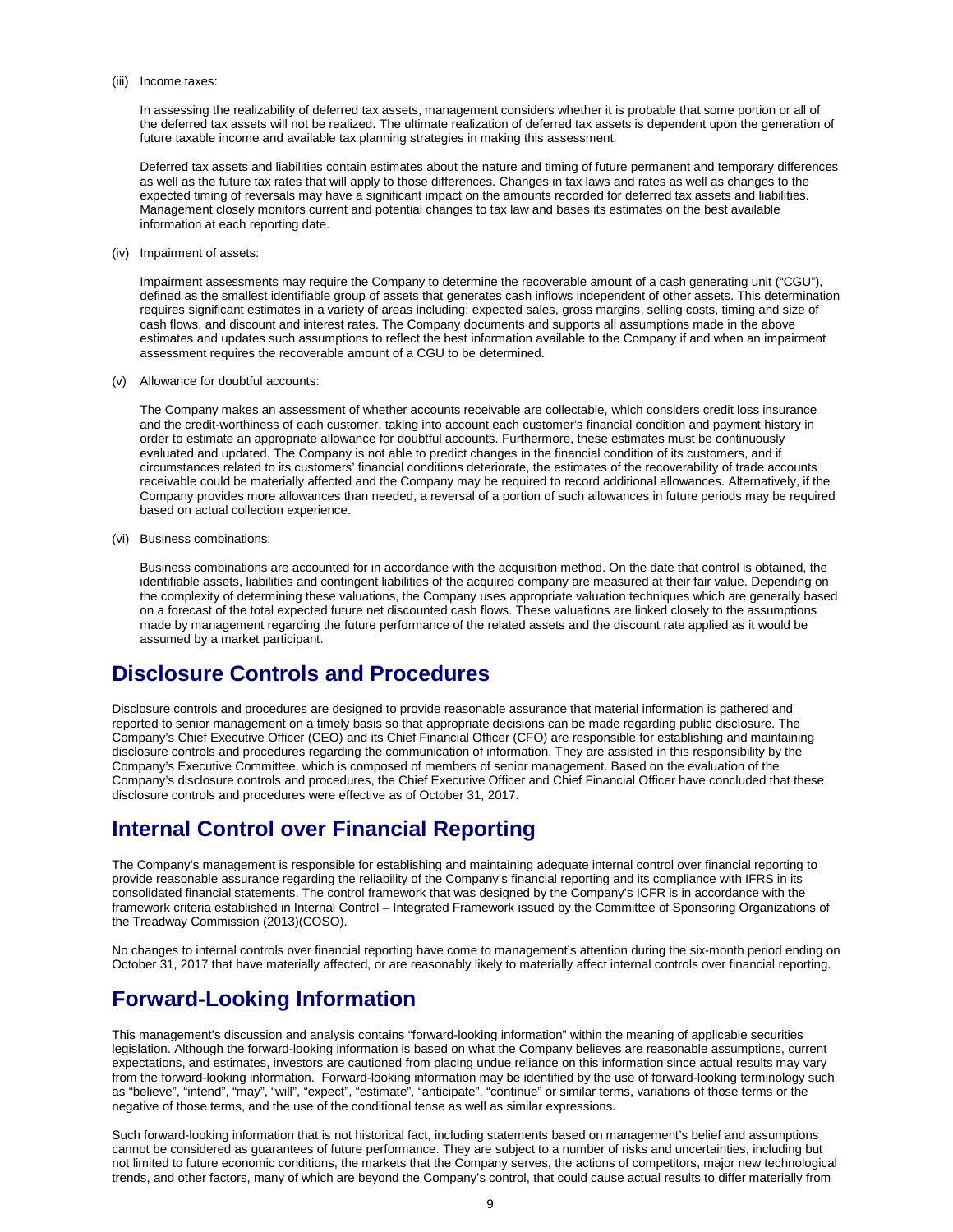those that are disclosed in or implied by such forward-looking information. The Company undertakes no obligation to update publicly any forward-looking information whether as a result of new information, future events or otherwise other than as required by applicable legislation.

Actual results and developments are likely to differ, and may differ materially, from those expressed or implied by the forwardlooking statements contained in this management discussion and analysis. Such statements are based on a number of assumptions which may prove to be incorrect, including, but not limited to, assumptions about: (i) competitive environment; (ii) operating risks; (iii) the Company's management and employees; (iv) capital investment by the Company's customers; (v) customer project implementations; (vi) liquidity; (vii) current global financial conditions; (viii) implementation of the Company's commercial strategic plan; (ix) credit; (x) potential product liabilities and other lawsuits to which the Company may be subject; (xi) additional financing and dilution; (xii) market liquidity of the Company's common shares; (xiii) development of new products; (xiv) intellectual property and other proprietary rights; (xv) acquisition and expansion; (xvi) foreign currency; (xvii) interest rate; (xviii) technology and regulatory changes; (xix) internal information technology infrastructure and applications, (xx) and cyber security.

## **Non-IFRS Performance Measure**

The Company uses a certain non-IFRS financial performance measure in its MD&A and other communications which is described in the following section. This non-IFRS measure does not have any standardized meaning prescribed by IFRS and is unlikely to be comparable to a similarly titled measure reported by other companies. Readers are cautioned that the disclosure of this metric is meant to add to, and not to replace, the discussion of financial results determined in accordance with IFRS. Management uses both IFRS and non-IFRS measures when planning, monitoring and evaluating the Company's performance.

### **EBITDA**

EBITDA is calculated as earnings before interest expense, interest income, income taxes, depreciation and amortization. The Company believes that this measure is commonly used by investors and analysts to measure a company's performance, its ability to service debt and to meet other payment obligations, or as a common valuation measurement.

The EBITDA calculation for the first half of fiscal 2018 and 2017, derived from IFRS measures in the Company's condensed interim consolidated financial statements, is as follows:

|                                            | Six-months ended<br>October 31, 2017 | Six-months ended<br>October 31, 2016 |  |       |
|--------------------------------------------|--------------------------------------|--------------------------------------|--|-------|
| Profit for the period                      | \$                                   | 1,425                                |  | 334   |
| Adjustments for:                           |                                      |                                      |  |       |
| Depreciation of property and equipment     |                                      | 405                                  |  | 413   |
| Depreciation of deferred development costs |                                      | 599                                  |  | 683   |
| Depreciation of other intangible assets    |                                      | 235                                  |  | 247   |
| Interest expense                           |                                      |                                      |  | 49    |
| Interest income                            |                                      | (96)                                 |  | (55)  |
| Income taxes                               |                                      | 302                                  |  | 78    |
|                                            |                                      |                                      |  |       |
| <b>EBITDA</b>                              |                                      | 2.871                                |  | 1.749 |

## **Key Performance Indicators**

The Company uses certain key performance indicators in its MD&A and other communications which are described in the following section. These key performance indicators are unlikely to be comparable to similarly titled indicators reported by other companies. Readers are cautioned that the disclosure of these metrics are meant to add to, and not to replace, the discussion of financial results determined in accordance with IFRS. Management uses both IFRS measures and key performance indicators when planning, monitoring and evaluating the Company's performance.

### **Bookings**

Broadly speaking, bookings refers to the total value of accepted contracts, including software licenses and other proprietary products and related support services, third-party hardware and software and related support services, contracted work or services, and changes to such contracts recorded during a specified period. The Total Contract Value (TCV) is not typically limited to the first year, nor would it typically exclude certain transaction types. The Company believes that this metric is a primary indicator of the general state of the business performance. Bookings typically include all items with a revenue implication, such as new contracts, renewals, upgrades, downgrades, add-ons, early terminations and refunds. Bookings are typically segmented into classifications, such as new account bookings or base account bookings, and performance in these bookings classes is frequently used in various sales and other compensation plans.

### **Backlog**

Generally, backlog refers to something unfulfilled. In a traditional software company, this term is used largely within finance. Backlog refers to the value of contracted orders that have not shipped and services not yet delivered. Backlog could refer to the value of contracted or committed revenue that is not yet recognizable due to acceptance criteria, delivery of professional services, or some accounting rule. The quantification of backlog is not limited to the first year, nor would it typically exclude certain transaction types. In this context, backlog is really "revenue backlog" and is the total unrecognized future revenue from existing signed contracts.

### **Days Sales Outstanding (DSO)**

Days sales outstanding (DSO) is a measure of the average number of days that a company takes to collect revenue after a sale has been made. The Company's DSO is determined on a quarterly basis and can be calculated by dividing the amount of accounts receivable and work in progress at the end of a quarter by the total value of sales during the same quarter, and multiplying the result by 90 days.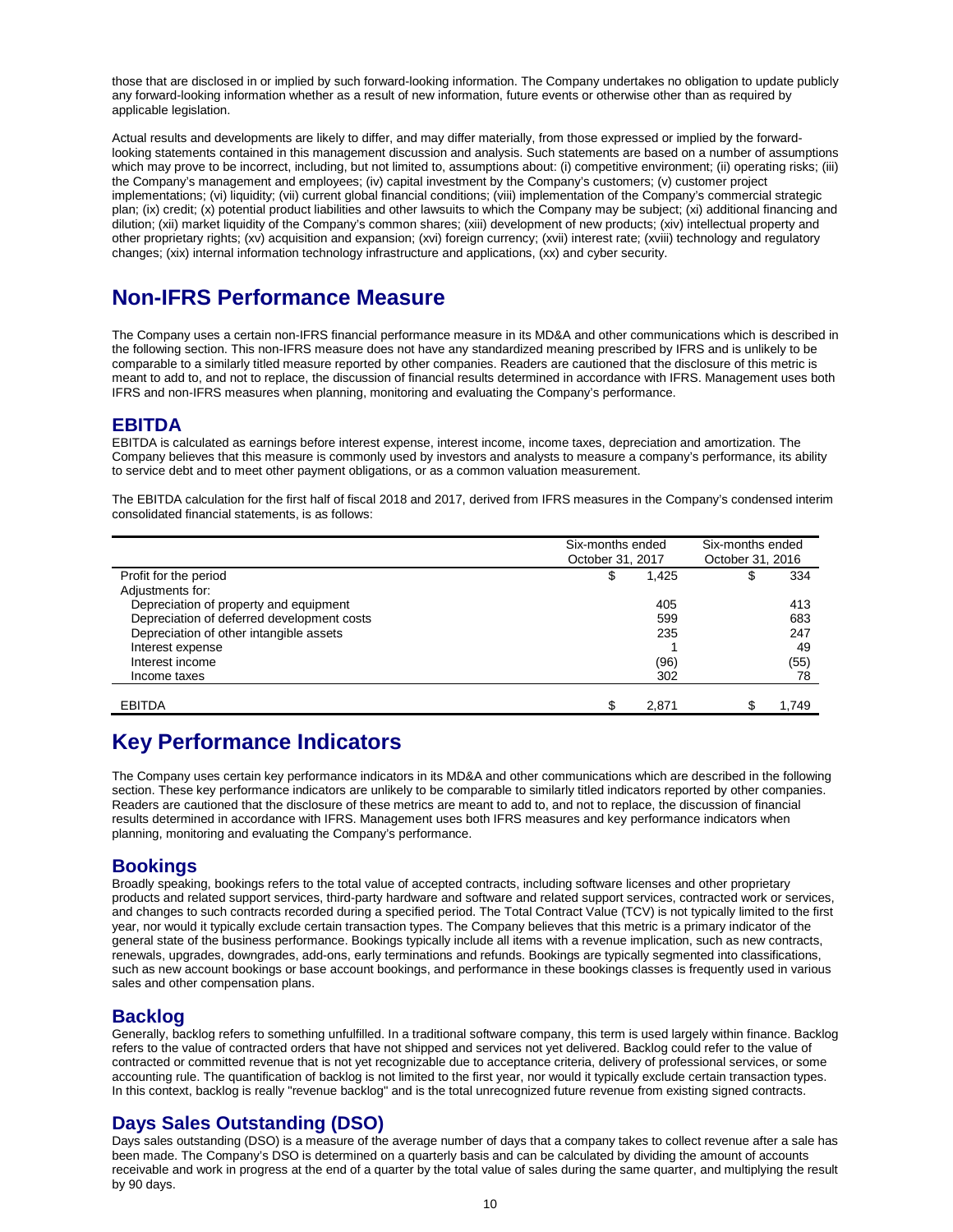Condensed Interim Consolidated Financial Statements of (Unaudited)

# **TECSYS INC.**

For the three and six-month periods ended October 31, 2017 and 2016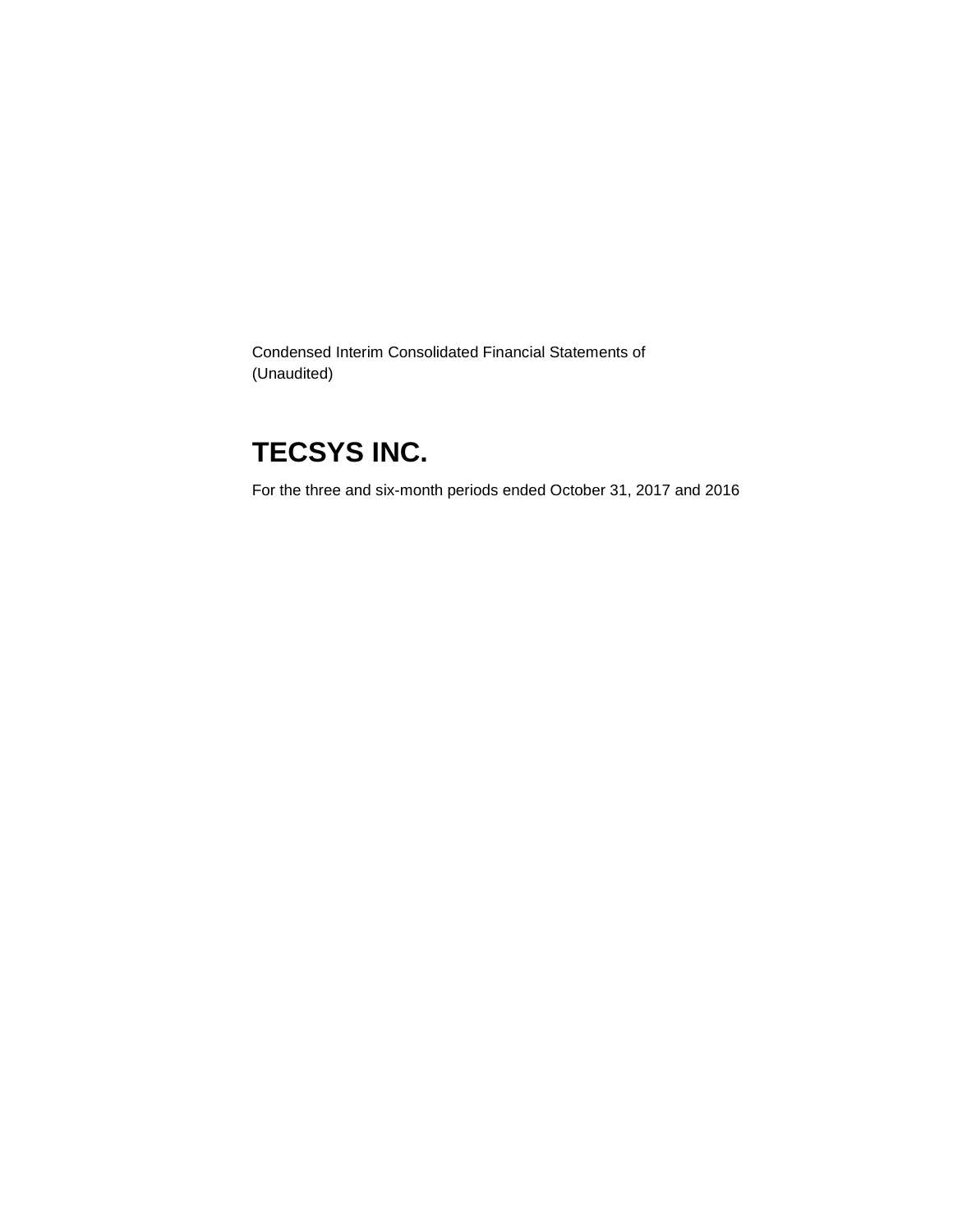### **MANAGEMENT'S COMMENTS ON THE UNAUDITED CONDENSED INTERIM CONSOLIDATED FINANCIAL STATEMENTS FOR THE THREE AND SIX-MONTH PERIODS ENDED OCTOBER 31, 2017 and 2016**

NOTICE OF NO AUDITOR REVIEW OF INTERIM FINANCIAL STATEMENTS

The accompanying unaudited condensed interim consolidated financial statements of the Company have been prepared by and are the responsibility of the Company's Management.

The Company's independent auditors, KPMG LLP, have not performed a review of these financial statements in accordance with standards established by the Chartered Professional Accountants of Canada for a review of interim financial statements by an entity's auditors.

Dated this 30th day of November, 2017.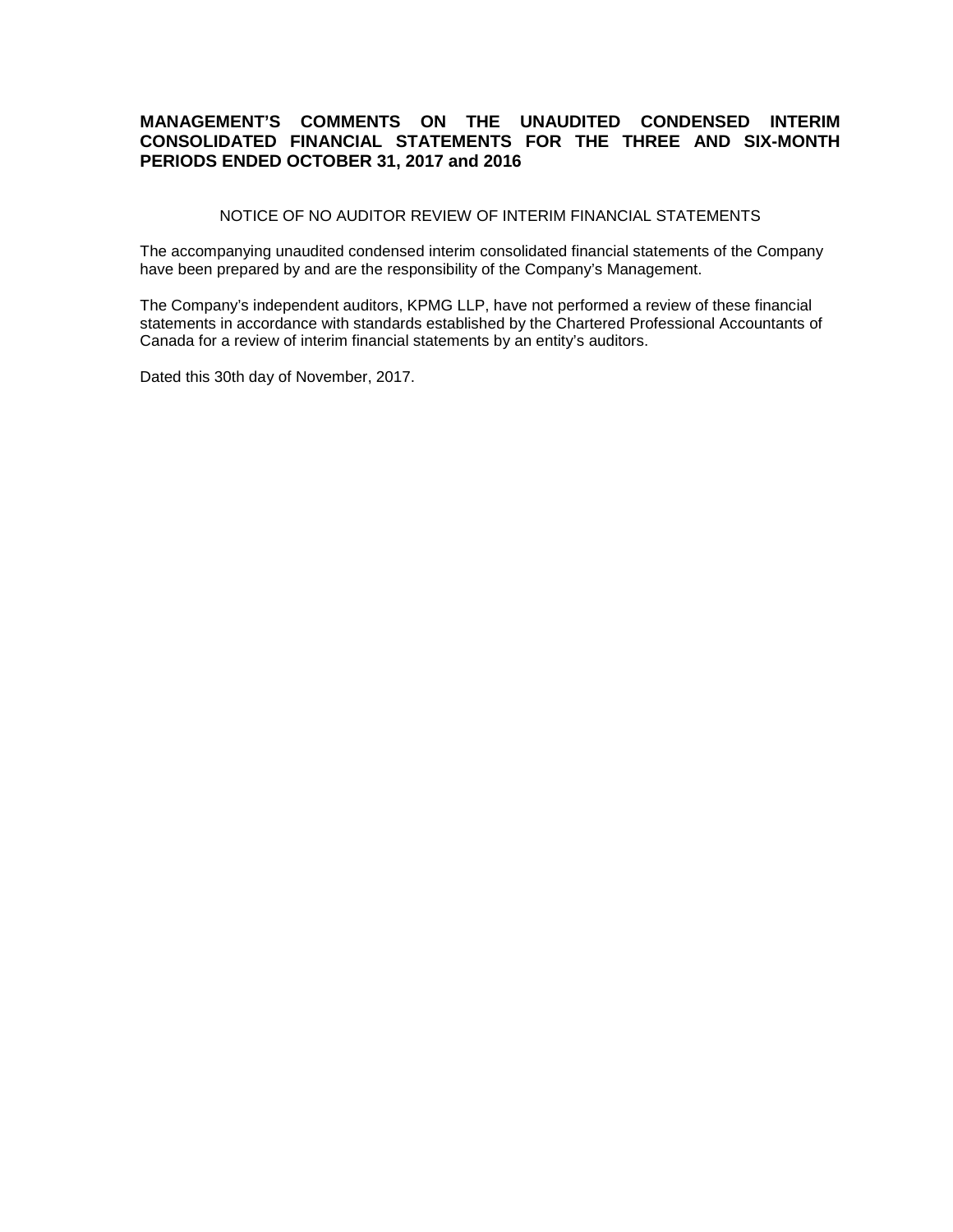Condensed Interim Consolidated Financial Statements (Unaudited)

For the three and six-month periods ended October 31, 2017 and 2016

### **Financial Statements**

| Condensed Interim Consolidated Statements of Income and Comprehensive Income |  |
|------------------------------------------------------------------------------|--|
|                                                                              |  |
|                                                                              |  |
|                                                                              |  |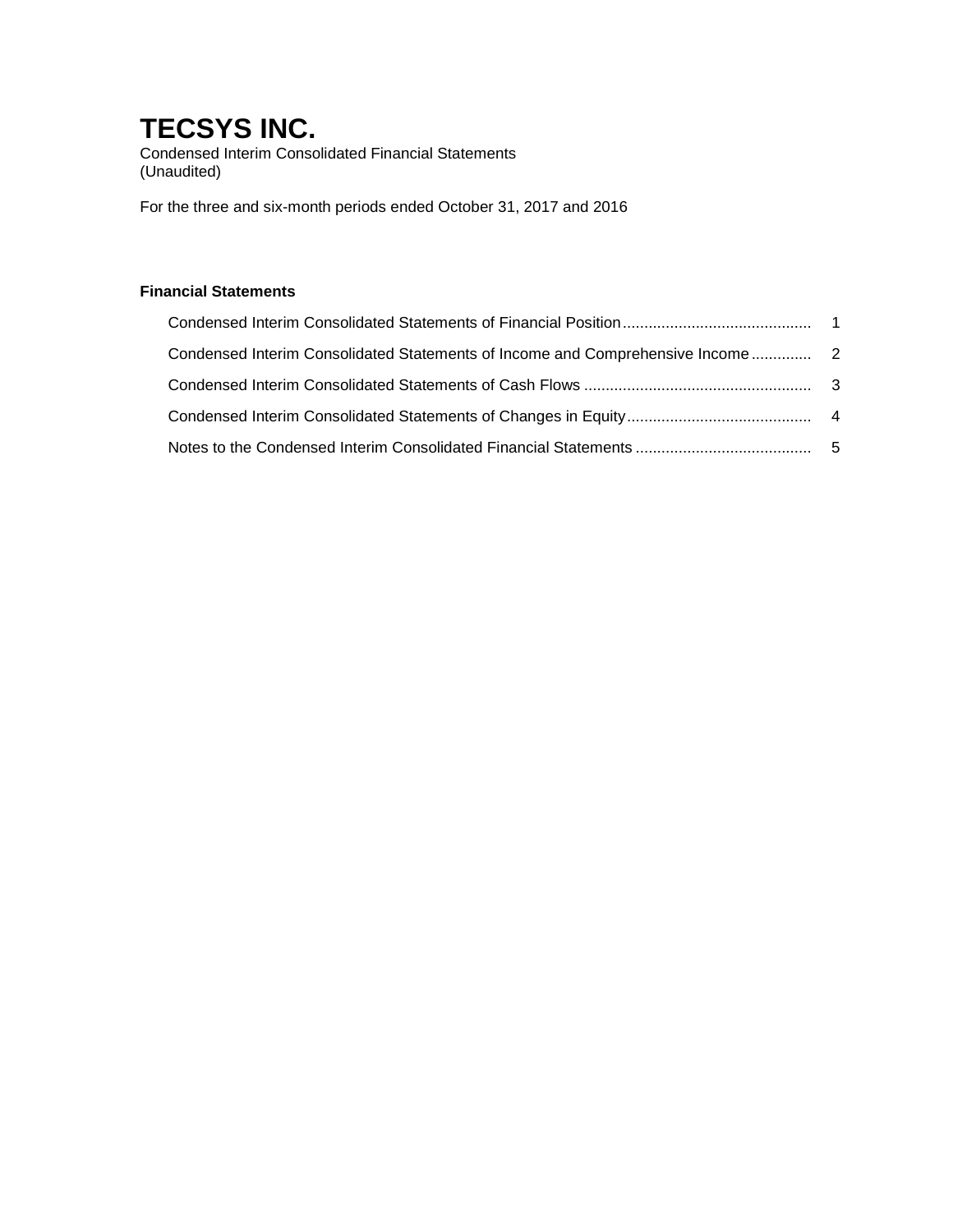#### **TECSYS Inc. Condensed Interim Consolidated Statements of Financial Position** (Unaudited) As at October 31, 2017 and April 30, 2017 (in thousands of Canadian dollars)

|                                                        |             | October 31,  | April 30, |
|--------------------------------------------------------|-------------|--------------|-----------|
|                                                        | <b>Note</b> | 2017         | 2017      |
| <b>Assets</b>                                          |             |              |           |
|                                                        |             |              |           |
| <b>Current assets</b>                                  |             |              |           |
| Cash and cash equivalents                              | \$          | 12,458<br>\$ | 13,476    |
| Accounts receivable                                    |             | 11,347       | 14,218    |
| Work in progress                                       |             | 525          | 612       |
| Other receivables                                      |             | 705          | 370       |
| Tax credits                                            |             | 4,562        | 3,126     |
| Inventory                                              |             | 875          | 914       |
| Prepaid expenses                                       |             | 1,659        | 1,899     |
| <b>Total current assets</b>                            |             | 32,131       | 34,615    |
| <b>Non-current assets</b>                              |             |              |           |
| Long-term investments                                  | 4           | 10,007       |           |
| Other long-term receivables                            |             | 249          |           |
| <b>Tax credits</b>                                     |             | 5,252        | 5,407     |
| Property and equipment                                 |             | 2,292        | 2,444     |
| Deferred development costs                             |             | 2,224        | 2,751     |
| Other intangible assets                                |             | 1,415        | 1,523     |
| Goodwill                                               |             | 3,596        | 3,596     |
| Deferred tax assets                                    |             | 2,402        | 2,201     |
| <b>Total non-current assets</b>                        |             | 27,437       | 17,922    |
|                                                        |             |              |           |
| <b>Total assets</b>                                    | \$          | \$<br>59,568 | 52,537    |
| <b>Liabilities</b>                                     |             |              |           |
| <b>Current liabilities</b>                             |             |              |           |
| Accounts payable and accrued liabilities               | \$          | 8,348<br>\$  | 9,265     |
| Current portion of long-term debt                      |             | 55           | 69        |
| Deferred revenue                                       |             | 9,259        | 12,094    |
| <b>Total current liabilities</b>                       |             | 17,662       | 21,428    |
|                                                        |             |              |           |
| <b>Non-current liabilities</b>                         |             |              |           |
| Long-term debt                                         |             | 98           | 121       |
| Other non-current liabilities                          |             | 256          | 277       |
| <b>Total non-current liabilities</b>                   |             | 354          | 398       |
| <b>Total liabilities</b>                               |             | 18,016       | 21,826    |
| <b>Equity</b>                                          |             |              |           |
| Share capital                                          | 5           | 18,803       | 8,349     |
| Contributed surplus                                    |             | 9,577        | 9,577     |
| Retained earnings                                      |             | 13,311       | 13,064    |
| Accumulated other comprehensive loss                   | 8           | (139)        | (279)     |
| Total equity attributable to the owners of the Company |             | 41,552       | 30,711    |
|                                                        |             |              |           |
| <b>Total liabilities and equity</b>                    | \$          | 59,568<br>\$ | 52,537    |
| <b>Subsequent event</b>                                | 12          |              |           |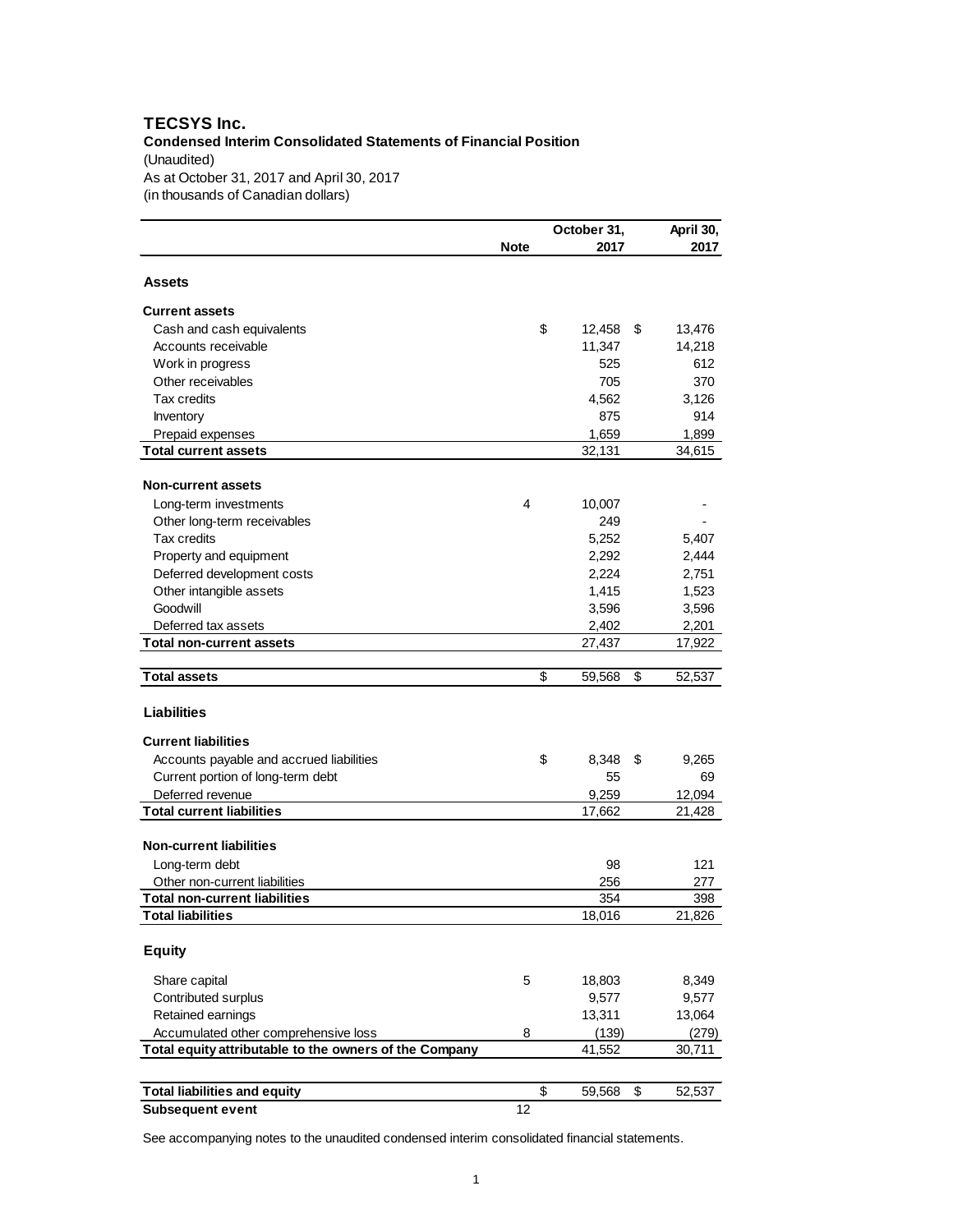#### **TECSYS Inc.**

#### **Condensed Interim Consolidated Statements of Income and Comprehensive Income** (Unaudited)

Three and six-month periods ended October 31, 2017 and 2016

(in thousands of Canadian dollars, except per share data)

|                                                                         |                | <b>Three Months</b> | <b>Three Months</b> | <b>Six Months</b> | <b>Six Months</b> |
|-------------------------------------------------------------------------|----------------|---------------------|---------------------|-------------------|-------------------|
|                                                                         |                | Ended               | Ended               | Ended             | Ended             |
|                                                                         |                | October 31,         | October 31,         | October 31,       | October 31,       |
| <b>Note</b>                                                             |                | 2017                | 2016                | 2017              | 2016              |
| Revenue:                                                                |                |                     |                     |                   |                   |
| Proprietary products                                                    | \$             | 1.645               | \$<br>$1.779$ \$    | $2.893$ \$        | 3,003             |
|                                                                         |                |                     |                     |                   |                   |
| Third-party products                                                    |                | 1,447               | 1,505               | 2,969             | 2,998             |
| Cloud, maintenance and subscription                                     |                | 6,446               | 6.193               | 13.536            | 12,837            |
| Professional services                                                   |                | 7,884               | 6,457               | 14,028            | 12,641            |
| Reimbursable expenses                                                   |                | 650<br>18,072       | 584<br>16,518       | 1.157<br>34,583   | 1,136<br>32,615   |
| Total revenue                                                           |                |                     |                     |                   |                   |
| Cost of revenue:                                                        |                |                     |                     |                   |                   |
| Products                                                                |                | 1,372               | 1,350               | 2,732             | 2,613             |
| Services                                                                | 6              | 6,612               | 6,293               | 13,504            | 12,969            |
| Reimbursable expenses                                                   |                | 650                 | 584                 | 1.157             | 1,136             |
| Total cost of revenue                                                   |                | 8,634               | 8,227               | 17,393            | 16,718            |
|                                                                         |                |                     |                     |                   |                   |
| Gross profit                                                            |                | 9,438               | 8,291               | 17,190            | 15,897            |
| <b>Operating expenses:</b>                                              |                |                     |                     |                   |                   |
| Sales and marketing                                                     |                | 3,851               | 3,769               | 7,484             | 7,355             |
| General and administration                                              |                | 1,611               | 1,719               | 3,187             | 3,059             |
| Research and development, net of tax credits                            |                | 2.381               | 2.483               | 4,859             | 4,920             |
| <b>Total operating expenses</b>                                         |                | 7,843               | 7,971               | 15,530            | 15,334            |
| <b>Profit from operations</b>                                           |                | 1.595               | 320                 | 1.660             | 563               |
|                                                                         |                |                     |                     |                   |                   |
| Net finance (income) costs                                              | $\overline{7}$ | (33)                | 55                  | (67)              | 151               |
| Profit before income taxes                                              |                | 1,628               | 265                 | 1,727             | 412               |
| Income taxes                                                            |                | 272                 | 59                  | 302               | 78                |
| Profit attributable to the owners of the Company                        | \$             | 1,356 \$            | 206 \$              | $1,425$ \$        | 334               |
| Other comprehensive (loss) income:                                      |                |                     |                     |                   |                   |
| Effective portion of changes in fair value on designated revenue hedges | 8              | (655)               | (136)               | 140               | (861)             |
| Comprehensive income (loss) attributable to the owners of the Company   | \$             | 701 \$              | 70 \$               | 1,565 \$          | (527)             |
| Basic and diluted earnings per common share                             | 5 \$           | 0.10                | \$<br>$0.02$ \$     | $0.11 \text{ } $$ | 0.03              |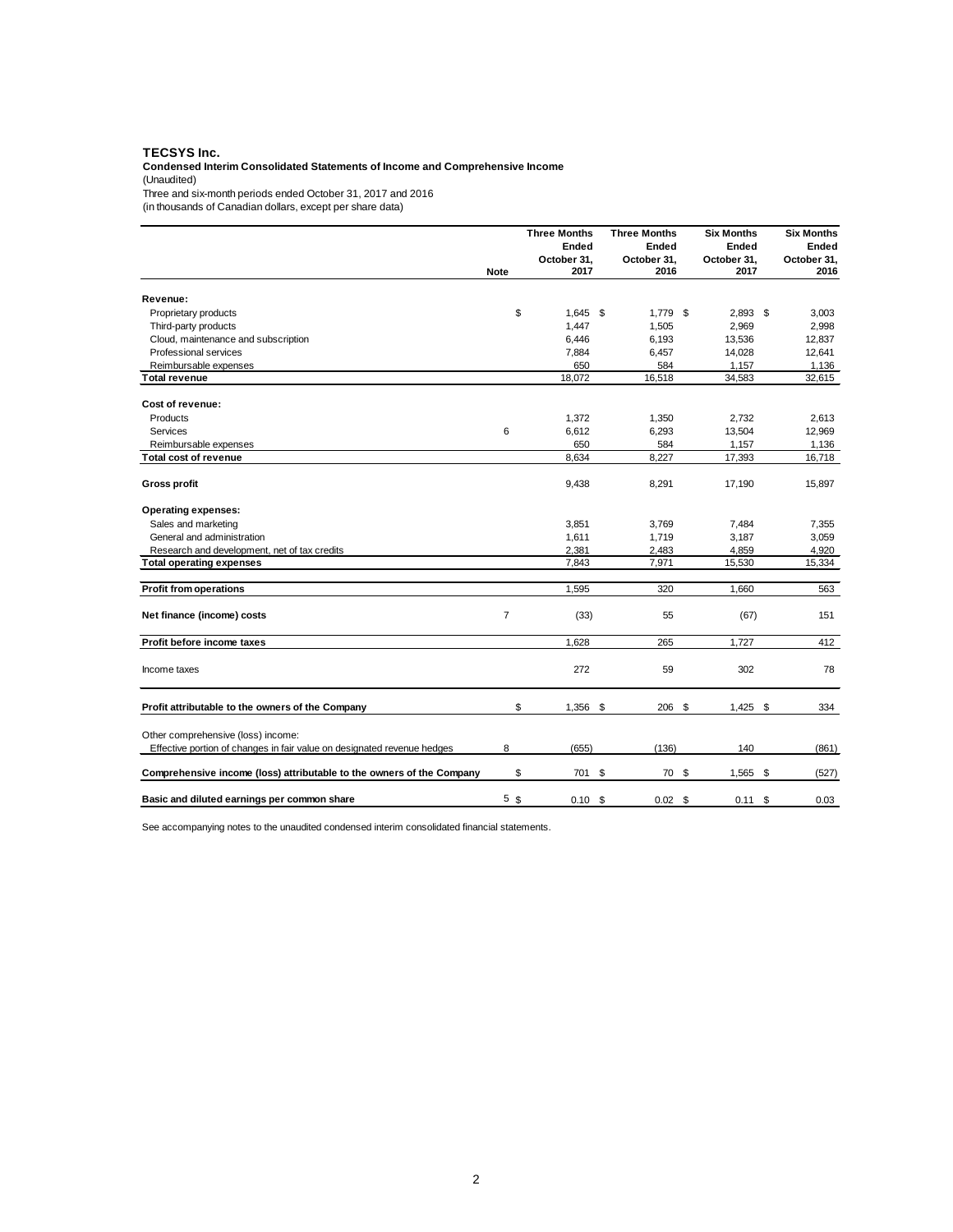### **TECSYS Inc. Condensed Interim Consolidated Statements of Cash Flows** (Unaudited) Six-month periods ended October 31, 2017 and 2016 (in thousands of Canadian dollars)

|                                                                        |                | <b>Six Months</b><br>Ended | <b>Six Months</b><br><b>Ended</b> |
|------------------------------------------------------------------------|----------------|----------------------------|-----------------------------------|
|                                                                        |                | October 31,                | October 31,                       |
|                                                                        | <b>Note</b>    | 2017                       | 2016                              |
| Cash flows from (used in) operating activities:                        |                |                            |                                   |
| Profit for the period                                                  | \$             | 1,425                      | \$<br>334                         |
| Adjustments for:                                                       |                |                            |                                   |
| Depreciation of property and equipment                                 |                | 405                        | 413                               |
| Depreciation of deferred development costs                             |                | 599                        | 683                               |
| Depreciation of other intangible assets                                |                | 235                        | 247                               |
| Net finance (income) costs                                             | $\overline{7}$ | (67)                       | 151                               |
| Unrealized foreign exchange and other                                  |                | (556)                      | 575                               |
| Non-refundable tax credits                                             |                | (368)                      | (457)                             |
| Income taxes                                                           |                | 210                        | 78                                |
| Operating activities excluding changes in non-cash working             |                |                            |                                   |
| capital items related to operations                                    |                | 1,883                      | 2,024                             |
|                                                                        |                |                            |                                   |
| Accounts receivable                                                    |                | 2,871                      | 4,735                             |
| Work in progress                                                       |                | 87                         | (1, 331)                          |
| Other receivables                                                      |                | (327)                      | (598)                             |
| Tax credits                                                            |                | (1,329)                    | 934                               |
| Inventory                                                              |                | 39                         | (164)                             |
| Prepaid expenses                                                       |                | 240                        | 204                               |
| Accounts payable and accrued liabilities                               |                | (522)                      | (1,839)                           |
| Deferred revenue                                                       |                | (2,835)                    | (395)                             |
| Changes in non-cash working capital items related to operations        |                | (1,776)                    | 1,546                             |
|                                                                        |                |                            |                                   |
| Net cash from operating activities                                     |                | 107                        | 3,570                             |
| Cash flows (used in) from financing activities:                        |                |                            |                                   |
| Repayment of long-term debt                                            |                | (37)                       | (717)                             |
| Issuance of common shares                                              | 5              | 10,454                     |                                   |
| Payment of dividends                                                   |                | (1, 178)                   | (739)                             |
| Interest paid                                                          | 7              | (1)                        | (49)                              |
| Net cash from (used in) financing activities                           |                | 9,238                      | (1,505)                           |
|                                                                        |                |                            |                                   |
| Cash flows (used in) from investing activities:                        |                |                            |                                   |
| Long-term investments                                                  | 4              | (10,007)                   |                                   |
| Interest received                                                      | 7              | 96                         | 55                                |
| Acquisitions of property and equipment                                 |                | (253)                      | (233)                             |
| Acquisitions of other intangible assets                                |                | (127)                      | (90)                              |
| Deferred development costs                                             |                | (72)                       | (27)                              |
| Net cash used in investing activities                                  |                | (10, 363)                  | (295)                             |
| Net (decrease) increase in cash and cash equivalents during the period |                | (1,018)                    | 1,770                             |
| Cash and cash equivalents - beginning of period                        |                | 13,476                     | 9,704                             |
| Cash and cash equivalents - end of period                              | \$             | 12,458                     | \$<br>11,474                      |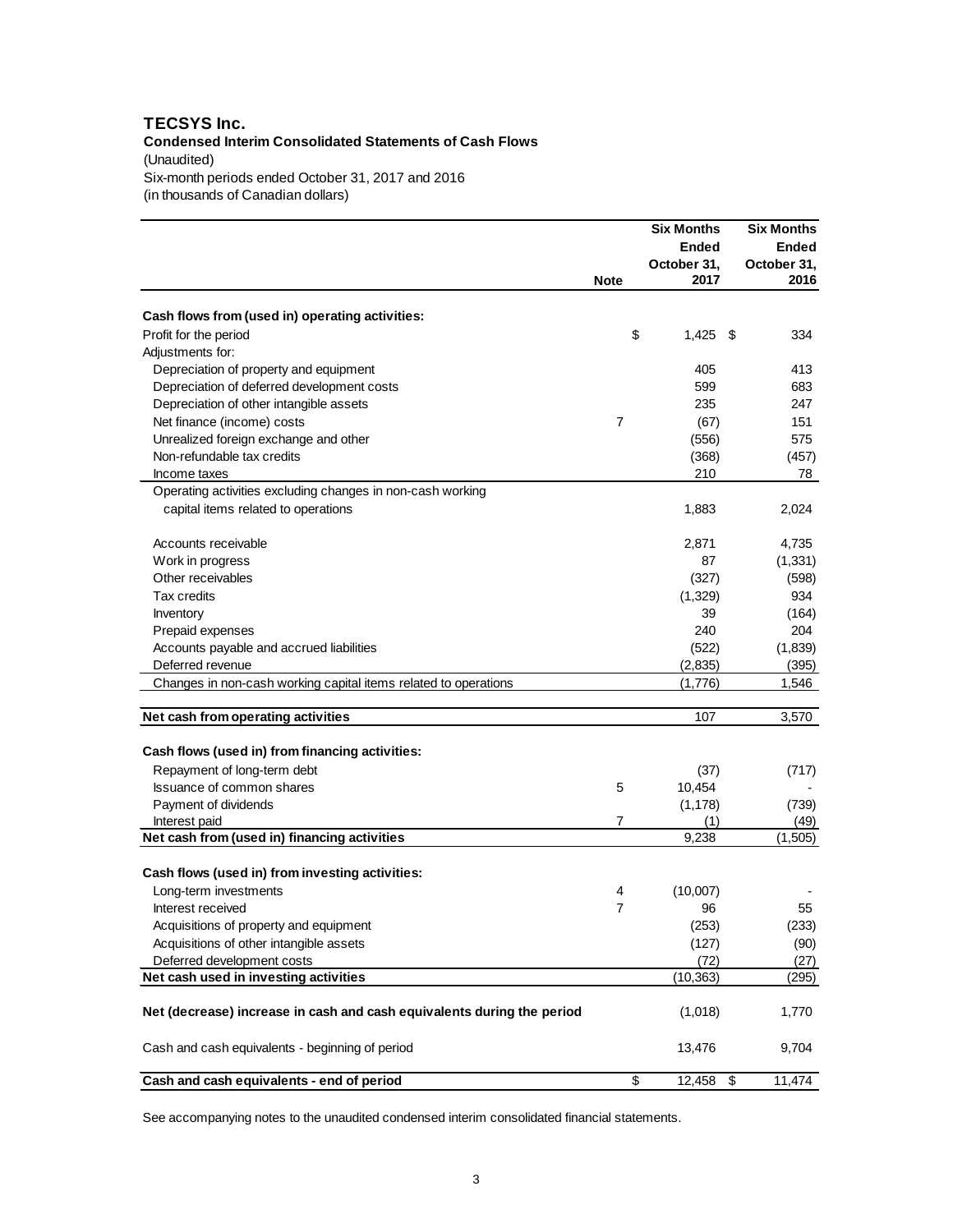#### **TECSYS Inc. Condensed Interim Consolidated Statements of Changes in Equity** (Unaudited) Six-month periods ended October 31, 2017 and 2016

(in thousands of Canadian dollars, except number of shares)

|                                                                         |             | Contributed<br>Share capital |     | Accumulated |                          | <b>Retained</b> |                     | Total |          |    |          |
|-------------------------------------------------------------------------|-------------|------------------------------|-----|-------------|--------------------------|-----------------|---------------------|-------|----------|----|----------|
|                                                                         |             | <b>Number</b>                |     | Amount      | surplus                  |                 | other comprehensive |       | earnings |    |          |
|                                                                         | <b>Note</b> |                              |     |             |                          |                 | (loss) income       |       |          |    |          |
| Balance, April 30, 2017                                                 |             | 12,315,326                   | \$  | 8,349       | \$<br>9,577              | \$              | (279)               | \$    | 13,064   | \$ | 30,711   |
| Profit for the period                                                   |             |                              |     |             |                          |                 |                     |       | 1,425    |    | 1,425    |
| Other comprehensive income for the period:                              |             |                              |     |             |                          |                 |                     |       |          |    |          |
| Effective portion of changes in fair value on designated revenue hedges | 8           |                              |     |             |                          |                 | 140                 |       |          |    | 140      |
| Total comprehensive income for the period                               |             |                              |     |             |                          |                 | 140                 |       | 1,425    |    | 1,565    |
| Common shares issued under bought deal financing                        | 5           | 767,050                      |     | 10,454      |                          |                 |                     |       |          |    | 10,454   |
| Dividends to equity owners                                              | 5           |                              |     |             |                          |                 |                     |       | (1, 178) |    | (1, 178) |
| Total transactions with owners of the Company                           |             | 767.050                      |     | 10.454      | $\overline{\phantom{a}}$ |                 |                     |       | (1, 178) |    | 9,276    |
| Balance, October 31, 2017                                               |             | 13,082,376                   | \$. | 18,803      | \$<br>9,577              | \$              | (139)               | \$    | 13,311   | \$ | 41,552   |
| Balance, April 30, 2016                                                 |             | 12,315,326                   | \$  | 8,349       | \$<br>9,577              | \$              | 607                 | \$    | 8,913    | \$ | 27,446   |
| Profit for the period<br>Other comprehensive loss for the period:       |             |                              |     |             |                          |                 |                     |       | 334      |    | 334      |
| Effective portion of changes in fair value on designated revenue hedges | 8           |                              |     |             |                          |                 | (861)               |       |          |    | (861)    |
| Total comprehensive (loss) income for the period                        |             |                              |     |             |                          |                 | (861)               |       | 334      |    | (527)    |
| Dividends to equity owners                                              | 5           |                              |     |             |                          |                 |                     |       | (739)    |    | (739)    |
| Total transactions with owners of the Company                           |             |                              |     |             |                          |                 |                     |       | (739)    |    | (739)    |
| Balance, October 31, 2016                                               |             | 12,315,326                   | \$  | 8,349       | \$<br>9,577              | \$              | (254)               | \$    | 8,508    | \$ | 26,180   |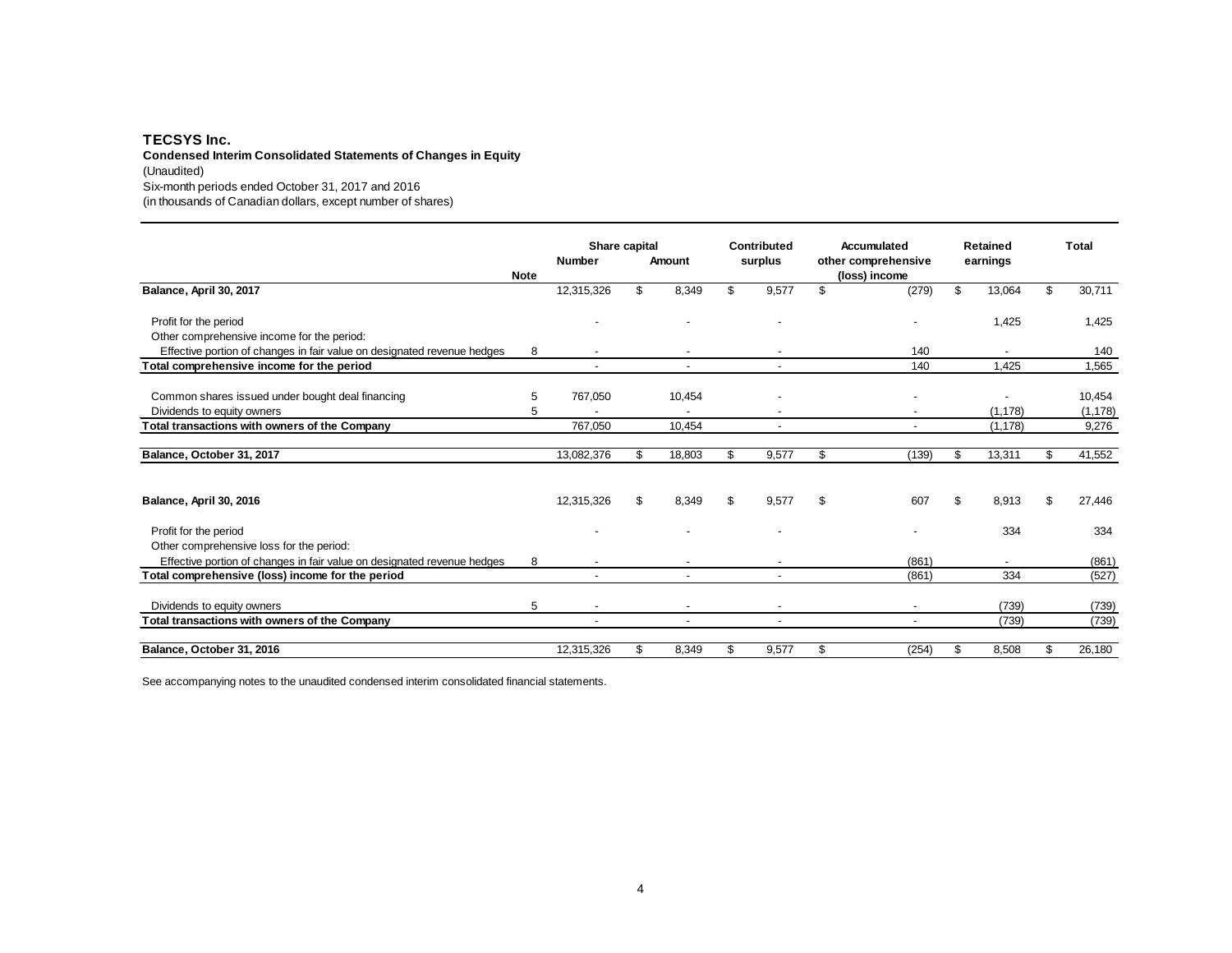Notes to the Condensed Interim Consolidated Financial Statements (Unaudited)

Three and six-month periods ended October 31, 2017 and 2016 (in Canadian dollars, tabular amounts in thousands, except as otherwise noted)

### **1. Description of business:**

TECSYS Inc. (the "Company") was incorporated under the Canada Business Corporations Act in 1983. The Company's principal business activity is the development, marketing and sale of enterprise-wide supply chain management software for distribution, warehousing, transportation logistics and point-of-use. The Company also provides related consulting, education and support services. The Company is headquartered at 1, Place Alexis Nihon, Montréal, Canada, and derives substantially all of its revenue from customers located in the United States and Canada. The Company's customers consist primarily of healthcare systems and high-volume distributors of discrete goods. The consolidated financial statements comprise the Company and its whollyowned subsidiaries. The Company is a publicly listed entity and its shares are traded on the Toronto Stock Exchange under the symbol TCS.

### **2. Statement of compliance:**

These condensed interim consolidated financial statements and the notes thereto have been prepared in accordance with International Accounting Standards ("IAS") 34, *Interim Financial Reporting* as issued by the International Accounting Standards Board ("IASB"). They do not include all of the information required in the full annual financial statements. Certain information and footnote disclosures normally included in annual financial statements were omitted or condensed where such information is not considered material to the understanding of the Company's interim financial information. As such, they should be read in conjunction with the consolidated financial statements of the Company as at and for the year ended April 30, 2017.

The condensed interim consolidated financial statements were authorized for issue by the Board of Directors on November 30, 2017.

The preparation of financial data is based on accounting principles and practices consistent with those used in the preparation of the audited annual consolidated financial statements as at April 30, 2017.

#### **3. New accounting standards and interpretations issued but not yet adopted:**

A number of new standards, interpretations and amendments to existing standards were issued by the IASB or the International Financial Reporting Standards Interpretations Committee ("IFRS IC") that are mandatory but not yet effective for the period ended October 31, 2017, and have not been applied in preparing these condensed interim consolidated financial statements. None are expected to have an impact on the consolidated financial statements of the Company except for the following: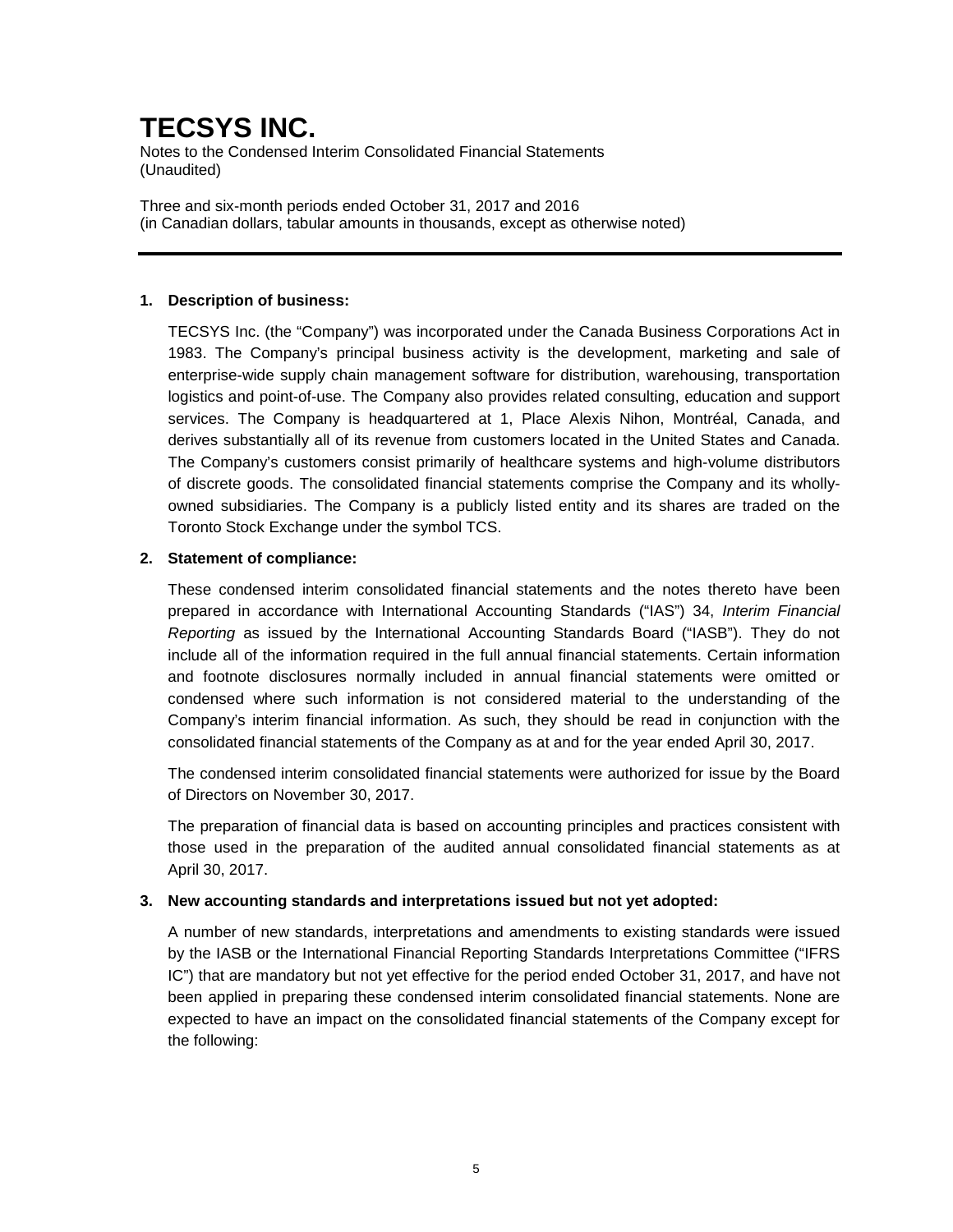Notes to the Condensed Interim Consolidated Financial Statements (Unaudited)

Three and six-month periods ended October 31, 2017 and 2016 (in Canadian dollars, tabular amounts in thousands, except as otherwise noted)

### IFRS 9, *Financial Instruments* ("IFRS 9"):

In July 2014, the IASB issued the complete version of IFRS 9 (2014), *Financial Instruments.* IFRS 9 (2014) differs in some regards from IFRS 9 (2013) which the Company early adopted effective May 1, 2014. IFRS 9 (2014) includes updated guidance on the classification and measurement of financial assets. The final standard also amends the impairment model by introducing a new expected credit loss model for calculating impairment, and new general hedge accounting requirements. The final version of IFRS 9 supersedes all previous versions of IFRS 9 and is effective for annual periods beginning on or after January 1, 2018 and must be applied retrospectively with some exemptions. Early adoption is permitted, however an entity may elect to apply earlier versions of IFRS 9 if the entity's relevant date of initial application is before February 1, 2015. The Company is currently assessing the impact of the adoption of this standard on its consolidated financial statements.

IFRS 15, *Revenue from Contracts with Customers* ("IFRS 15"):

In May 2014, the IASB issued IFRS 15 which establishes principles for reporting the nature, amount, timing and uncertainty of revenue and cash flows arising from an entity's contracts with customers. It provides a single model in order to depict the transfer of promised goods or services to customers.

IFRS 15 supersedes the following standards: IAS 11, *Construction Contracts*, IAS 18, *Revenue*, IFRIC 13, *Customer Loyalty Programmes*, IFRIC 15, *Agreements for the Construction of Real Estate*, IFRIC 18, *Transfers of Assets from Customers*, and SIC-31, *Revenue – Barter Transactions Involving Advertising Service.*

The core principle of IFRS 15 is that an entity recognizes revenue to depict the transfer of promised goods or services to customers in an amount that reflects the consideration to which the entity expects to be entitled in exchange for those goods and services.

IFRS 15 also includes a cohesive set of disclosure requirements that would result in an entity providing comprehensive information about the nature, amount, timing and uncertainty of revenue and cash flows arising from the entity's contracts with customers.

This standard is effective for annual periods beginning on or after January 1, 2018 with earlier adoption permitted. The Company is currently assessing the impact of the adoption of this standard on its consolidated financial statements.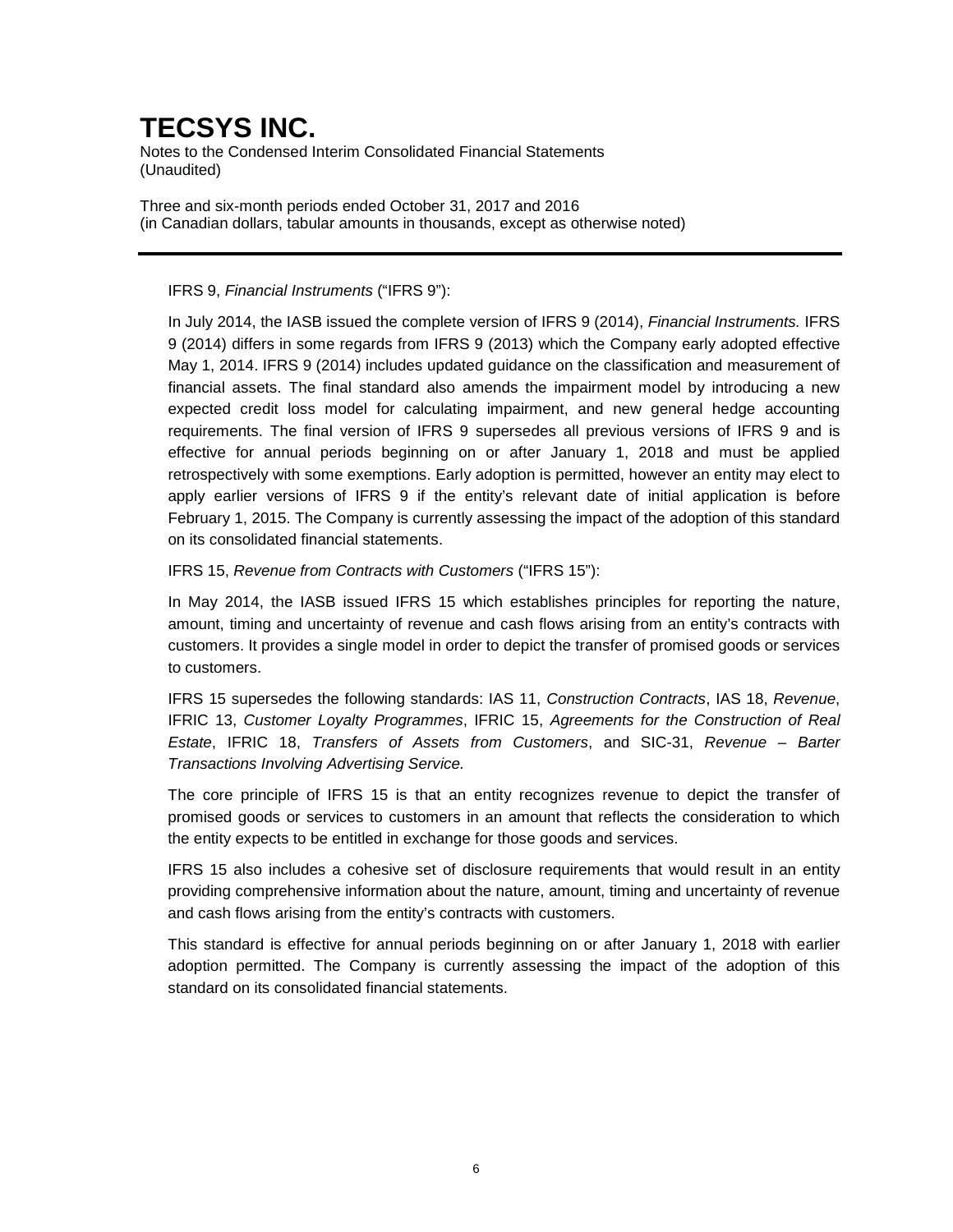Notes to the Condensed Interim Consolidated Financial Statements (Unaudited)

Three and six-month periods ended October 31, 2017 and 2016 (in Canadian dollars, tabular amounts in thousands, except as otherwise noted)

### IFRS 16, *Leases* ("IFRS 16"):

In January 2016, the IASB issued IFRS 16, which specifies how an entity will recognize, measure, present and disclose leases. The standard provides a single lessee accounting model, requiring lessees to recognize assets and liabilities for all leases unless the lease term is twelve months or less or the underlying asset has a low monetary value. Lessors continue to classify leases as operating or finance, with IFRS 16's approach to lessor accounting substantially unchanged from its predecessor, IAS 17, *Leases*. IFRS 16 applies to annual reporting periods beginning on or after January 1, 2019, with earlier application permitted only if IFRS 15 has also been applied. The Company is currently assessing the impact of the adoption of this standard on its consolidated financial statements.

### IFRIC 22, *Foreign Currency Transactions and Advance Consideration* ("IFRIC 22"):

In December 2016, the IASB issued IFRIC 22. The interpretation clarifies which date should be used for translation when accounting for transactions in a foreign currency that include the receipt or payment of advance consideration. IFRIC 22 is effective for annual periods beginning on or after January 1, 2018 with earlier adoption permitted. The Company is currently evaluating the impact of IFRIC 22 on its consolidated financial statements.

### **4. Long-term investments:**

On October 17, 2017, the Company invested \$10,007,000 in a 3-year redeemable guaranteed investment certificate ("GIC") that matures on October 17, 2020. The GIC bears interest at a rate of 1.9% and interest payments are made to the Company on an annual basis. If the GIC is redeemed prior to maturity but at least 31 days after the initial investment date, the Company will receive interest based on interest rates ranging from 1.35% to 1.70%.

#### **5. Share capital:**

### (a) Bought deal shares issuance:

On June 27, 2017, the Company completed an offering of 1,100,050 common shares of the Company at the offering price of \$15.00 per common share for aggregate gross proceeds of \$16,500,750 (the "Offering"). The Offering includes a treasury offering of 767,050 shares by the Company, including 100,050 common shares purchased by the underwriters pursuant to the exercise of their over-allotment option on June 27, 2017, for gross proceeds of \$11,505,750 and a secondary offering of 333,000 shares by (i) David Brereton, Executive Chairman of the Company; (ii) Dabre Inc., David Brereton's holding company; and (iii) Kathryn Ensign-Brereton, David Brereton's spouse for aggregate gross proceeds of \$4,995,000. The Offering was completed on a bought deal basis and was underwritten by a syndicate of underwriters led by Cormark Securities Inc. on its own behalf and on behalf of two other underwriters.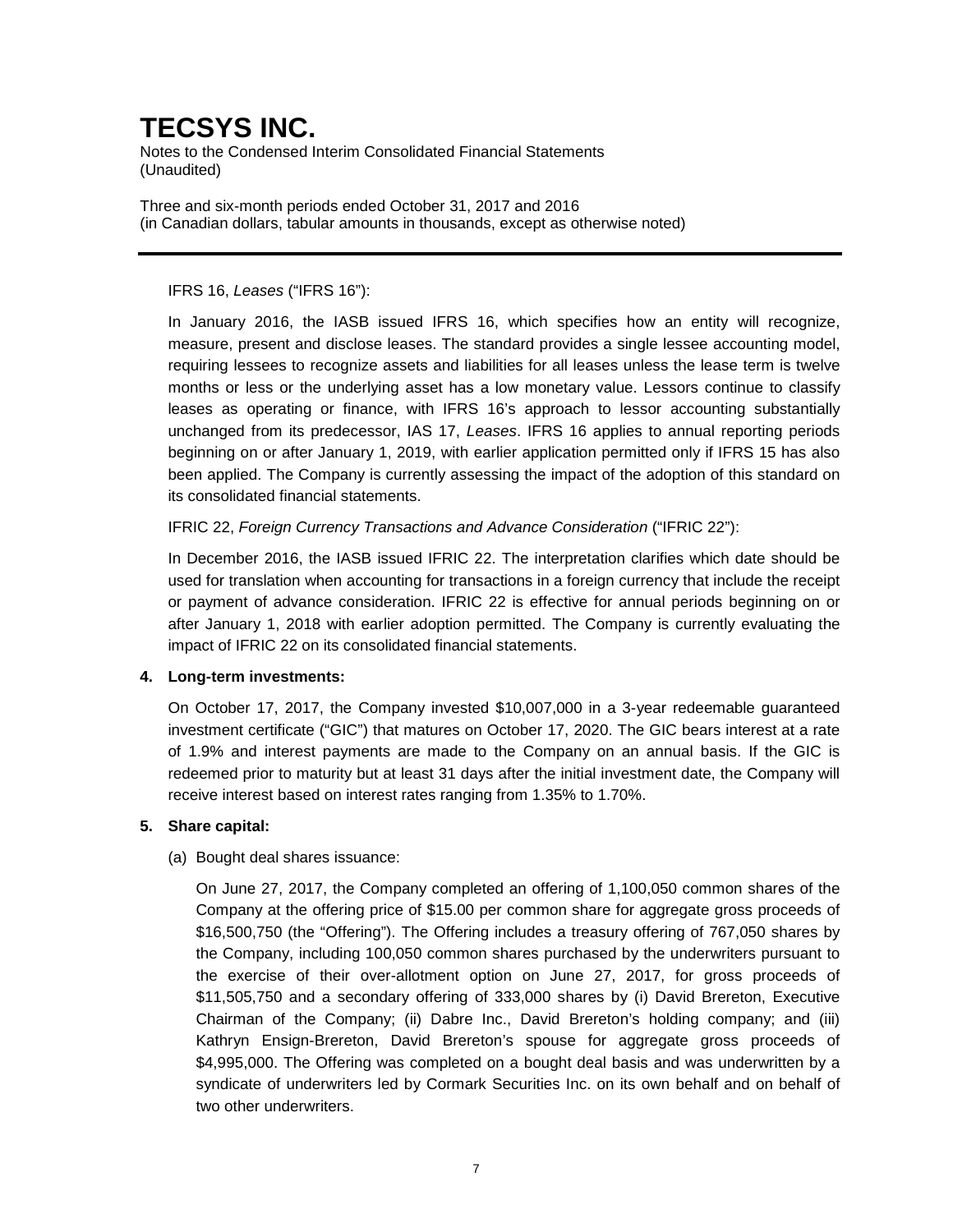Notes to the Condensed Interim Consolidated Financial Statements (Unaudited)

Three and six-month periods ended October 31, 2017 and 2016 (in Canadian dollars, tabular amounts in thousands, except as otherwise noted)

> The common shares were offered by way of a short form prospectus filed in all provinces in Canada.

> Transaction costs directly associated with this issuance of treasury shares of approximately \$1,052,005 have been recognized as a reduction of the proceeds, resulting in net total proceeds of approximately \$10,453,745 for the treasury offering.

(b) Dividends:

On July 6, 2017, the Company declared a dividend of \$0.045 per share, paid on August 4, 2017 to shareholders of record on July 21, 2017. On September 7, 2017, the Company declared another dividend of \$0.045 per share, paid on October 6, 2017 to shareholders of record at the close of business on September 22, 2017.

On July 6, 2016, the Company declared a dividend of \$0.03 per share, paid on August 4, 2016 to shareholders of record on July 21, 2016. On September 8, 2016, the Company declared another dividend of \$0.03 per share, paid on October 7, 2016 to shareholders of record at the close of business on September 23, 2016.

(c) Earnings per share:

Basic and diluted earnings per share:

The calculation of basic and diluted earnings per share is based on the profit attributable to common shareholders and in the case of basic earnings per share, the weighted average number of common shares outstanding, or in the case of diluted earnings per share, the weighted average number of common shares outstanding after adjustment for the effects of all dilutive share options. Diluted earnings per share is the same as basic earnings per share since the Company no longer has any dilutive share options outstanding and therefore, the basic and diluted earnings per share is calculated as follows:

|                                                         | Three        | Three         | <b>Six</b>  | <b>Six</b>  |
|---------------------------------------------------------|--------------|---------------|-------------|-------------|
|                                                         | Months       | <b>Months</b> | Months      | Months      |
|                                                         | Ended        | Ended         | Ended       | Ended       |
|                                                         | October 31,  | October 31,   | October 31, | October 31, |
|                                                         | 2017         | 2016          | 2017        | 2016        |
| Profit attributable to common                           |              |               |             |             |
| shareholders                                            | 1,356<br>\$. | 206<br>S      | \$1,425     | \$<br>334   |
| Weighted average number of<br>common shares outstanding |              |               |             |             |
| (basic and diluted)                                     | 13,082,376   | 12,315,326    | 12,844,757  | 12,315,326  |
| Basic and diluted earnings per                          |              |               |             |             |
| common share                                            | \$<br>0.10   | \$ 0.02       | \$<br>0.11  | S<br>0.03   |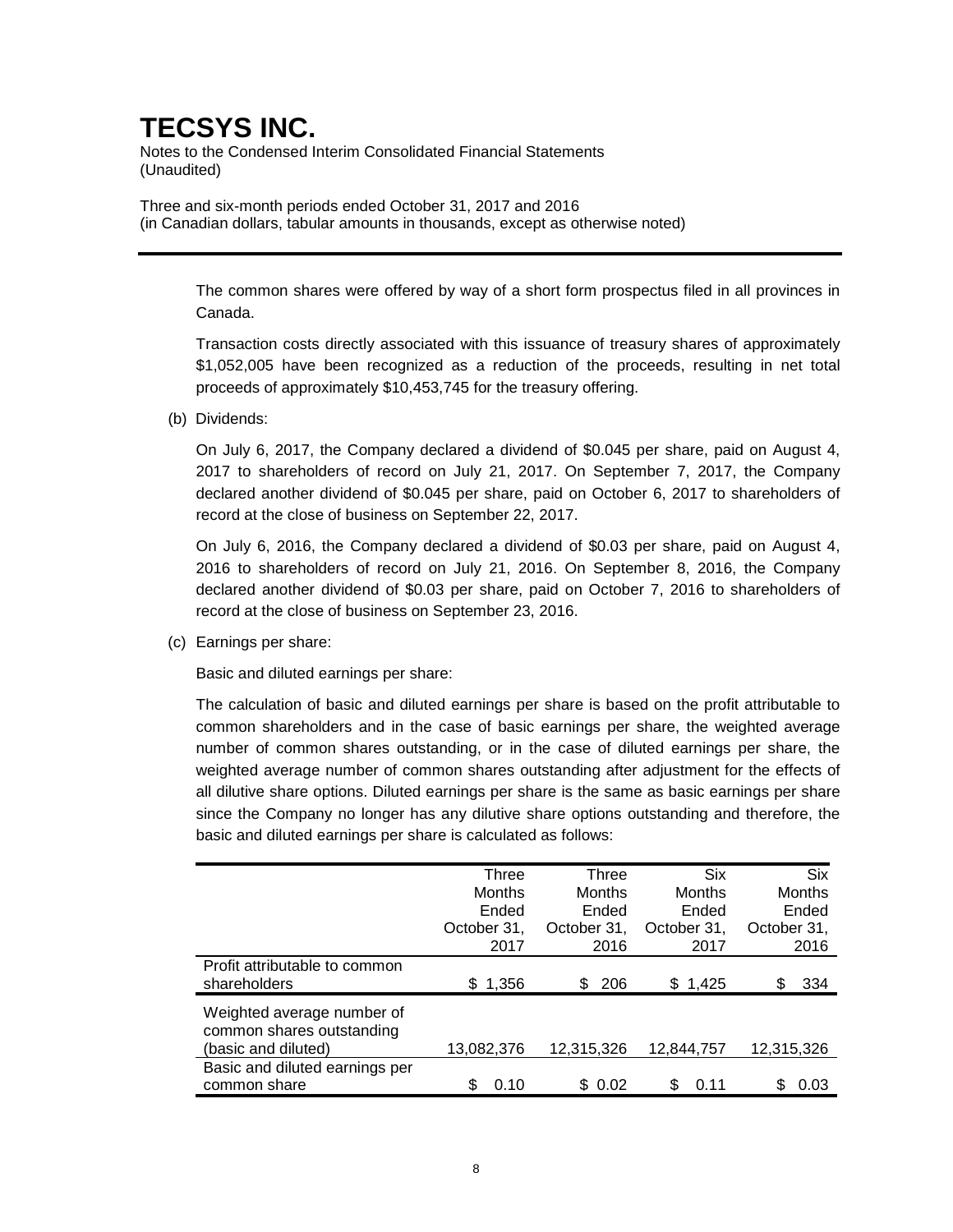Notes to the Condensed Interim Consolidated Financial Statements (Unaudited)

Three and six-month periods ended October 31, 2017 and 2016 (in Canadian dollars, tabular amounts in thousands, except as otherwise noted)

### **6. Cost of revenue:**

Services cost is broken down as follows:

|                        | Three       | Three         | <b>Six</b>    | Six         |
|------------------------|-------------|---------------|---------------|-------------|
|                        | Months      | <b>Months</b> | <b>Months</b> | Months      |
|                        | Ended       | Ended         | Ended         | Ended       |
|                        | October 31, | October 31,   | October 31,   | October 31, |
|                        | 2017        | 2016          | 2017          | 2016        |
|                        |             |               |               |             |
| Gross expenses         | \$7,093     | \$6,873       | \$14,493      | \$13,993    |
| E-business tax credits | (481)       | (580)         | (989)         | (1,024)     |
|                        | \$6,612     | \$6,293       | \$13,504      | \$12,969    |

### **7. Net finance (income) costs:**

|                                                                            | Three<br><b>Months</b><br>Ended<br>October 31,<br>2017 |      | Three<br>Months<br>Ended<br>October 31,<br>2016 |      | <b>Six</b><br>Months<br>Ended<br>October 31,<br>2017 |      | <b>Six</b><br>Months<br>Ended<br>October 31,<br>2016 |          |
|----------------------------------------------------------------------------|--------------------------------------------------------|------|-------------------------------------------------|------|------------------------------------------------------|------|------------------------------------------------------|----------|
| Interest expense on financial<br>liabilities measured at<br>amortized cost | \$                                                     |      | \$                                              | 23   | \$                                                   | 1    |                                                      | \$<br>49 |
| Foreign exchange loss                                                      |                                                        | 27   |                                                 | 54   |                                                      | 28   |                                                      | 157      |
| Interest income on bank deposits                                           |                                                        | (60) |                                                 | (22) |                                                      | (96) |                                                      | (55)     |
| Net finance (income) costs<br>recognized in profit or loss                 | 2                                                      | (33) | S                                               | 55   | S                                                    | (67) |                                                      | 151<br>S |

### **8. Derivative instruments and risk management:**

The Company is exposed to currency risk as a certain portion of the Company's revenues and expenses are incurred in U.S. dollars resulting in U.S. dollar denominated accounts receivable and accounts payable and accrued liabilities. In addition, certain of the Company's cash and cash equivalents are denominated in U.S. dollars. These balances are therefore subject to gains or losses due to fluctuations in that currency. The Company may enter into foreign exchange contracts in order to offset the impact of the fluctuation of the U.S. dollar regarding the revaluation of its U.S. net monetary assets and to hedge highly probable future revenue denominated in U.S. dollars. The Company uses derivative financial instruments only for risk management purposes, not for generating trading profits. As such, any change in cash flows associated with derivative instruments is expected to be offset by changes in cash flows related to the net monetary position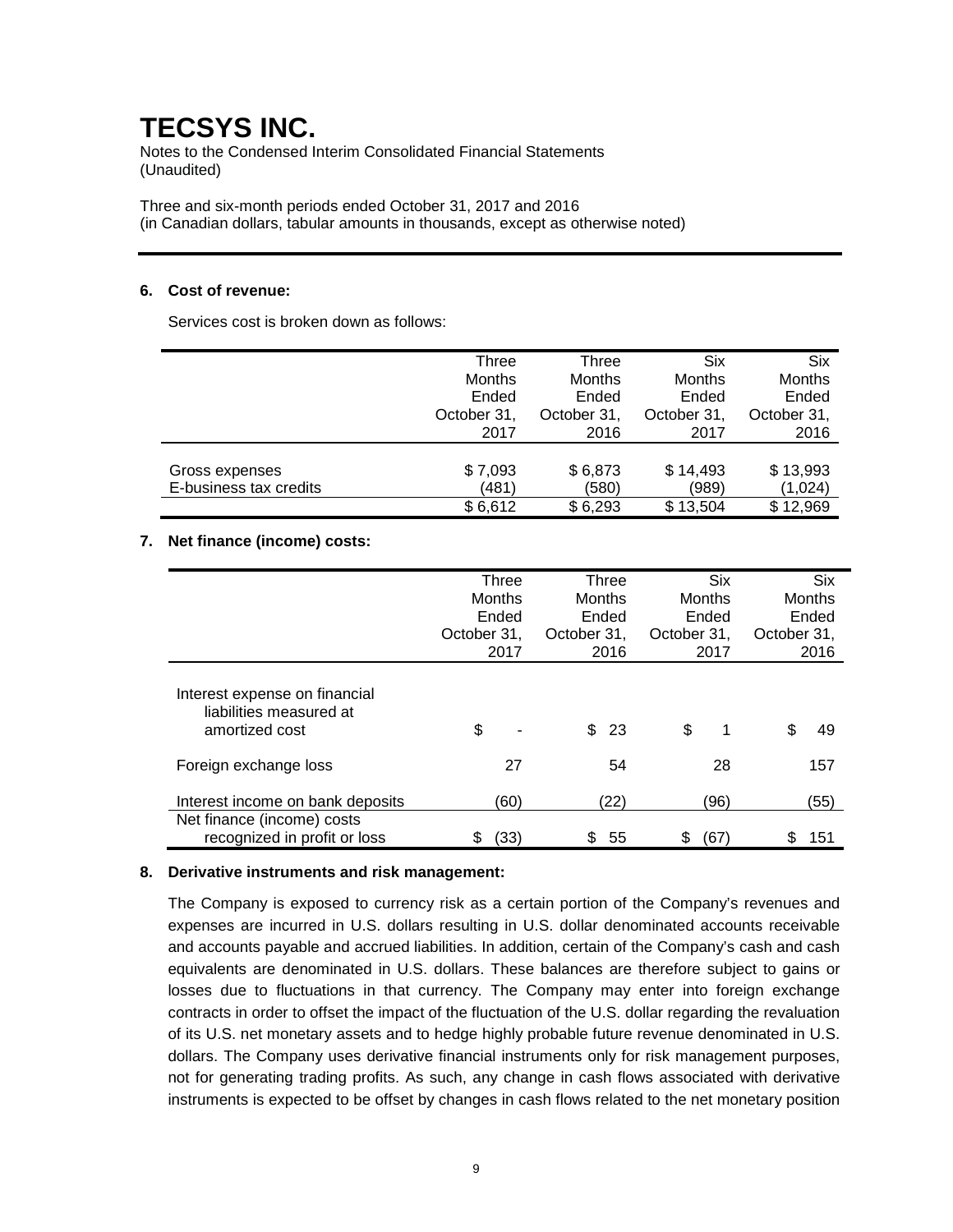Notes to the Condensed Interim Consolidated Financial Statements (Unaudited)

Three and six-month periods ended October 31, 2017 and 2016 (in Canadian dollars, tabular amounts in thousands, except as otherwise noted)

in the foreign currency and the recognition of highly probable future U.S. denominated revenue and related accounts receivable.

Non-hedge designated derivative instruments

On October 31, 2017, the Company held outstanding foreign exchange contracts with various maturities to December 29, 2017 to sell US\$2,550,000 into Canadian dollars at a rate of CA\$1.2464 to yield CA\$3,178,000. On October 31, 2017, the Company had recorded an unrealized exchange loss of \$110,000 included in accounts payable and accrued liabilities representing the change in fair value of these contracts since inception and their initial measurement.

On October 31, 2016, the Company held outstanding foreign exchange contracts with various maturities to March 2017 to sell US\$3,750,000 into Canadian dollars at a rate of CA\$1.3178 to yield CA\$4,942,000. On October 31, 2016, the Company had recorded an unrealized exchange loss of \$84,000 included in accounts payable and accrued liabilities representing the change in fair value of these contracts since inception and their initial measurement.

Revenue hedge designated derivative instruments

On October 31, 2017, the Company held outstanding foreign exchange contracts with various maturities to June 29, 2018 to sell US\$10,000,000 into Canadian dollars at rates averaging CA\$1.2949 to yield CA\$12,950,000. Of the outstanding US\$10,000,000 hedge designated foreign exchange contracts, US\$6,000,000 pertains to highly probable future revenue denominated in U.S. dollars expected over the next five months while US\$4,000,000 relates to realized U.S. dollar denominated revenue. On October 31, 2017, the Company had recorded an overall unrealized gain of \$66,000 representing the change in fair value of these outstanding contracts since inception and their initial measurement. A fair value gain of \$257,000 of certain derivatives was recorded in other receivables and a fair value loss of \$191,000 on other derivatives was recorded in accounts payable and accrued liabilities in the consolidated statement of financial position.

On October 31, 2016, the Company held outstanding foreign exchange contracts with various maturities to June 2017 to sell US\$10,000,000 into Canadian dollars at rates averaging CA\$1.2918 to yield CA\$12,918,000. Of the outstanding US\$10,000,000 hedge designated foreign exchange contracts, US\$6,000,000 pertains to highly probable future revenue denominated in U.S. dollars expected over the next five months while US\$4,000,000 relates to realized U.S. dollar denominated revenue. On October 31, 2016, the Company had recorded an unrealized exchange loss of \$478,000 included in accounts payable and accrued liabilities representing the change in fair value of these contracts since inception and their initial measurement.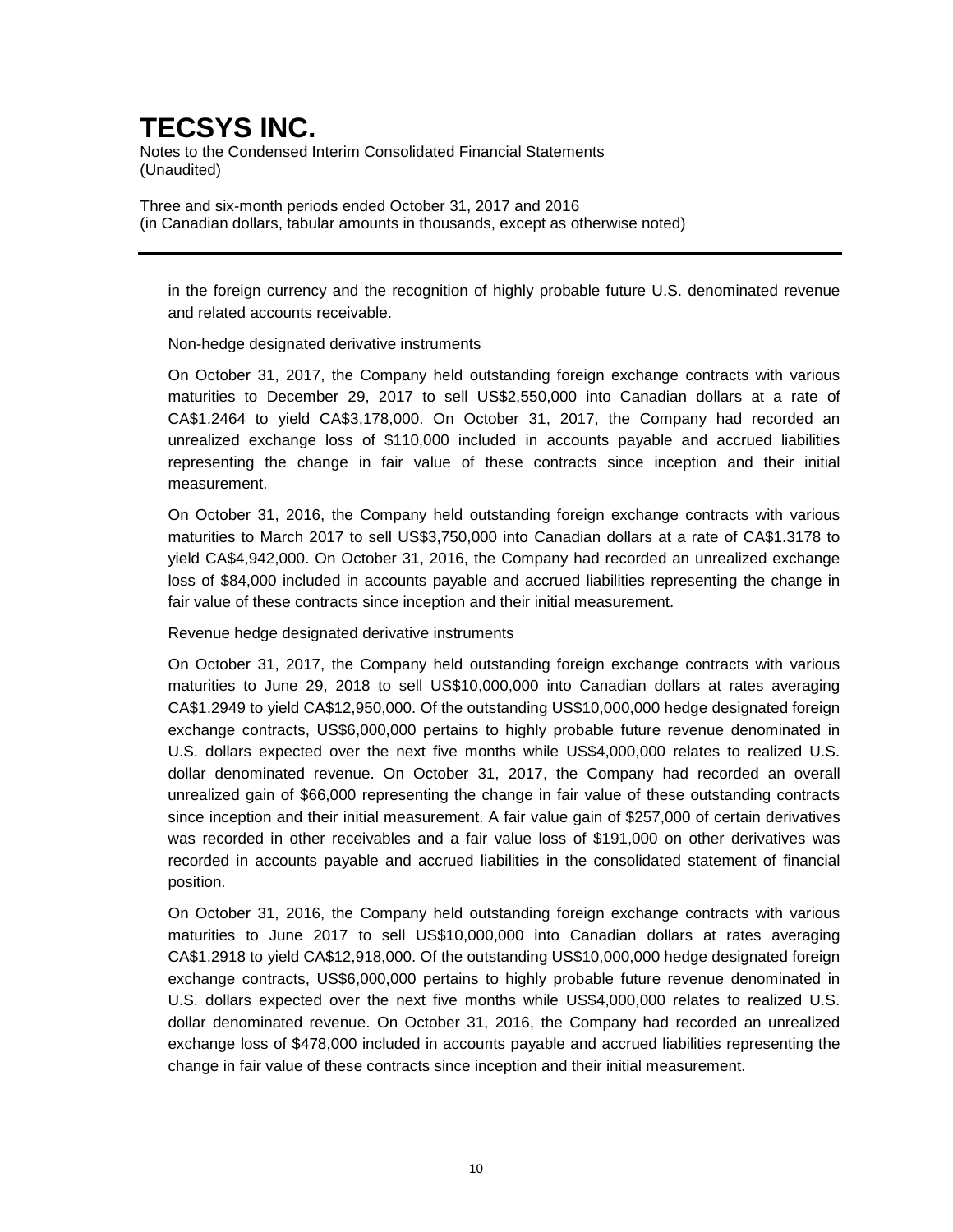Notes to the Condensed Interim Consolidated Financial Statements (Unaudited)

Three and six-month periods ended October 31, 2017 and 2016 (in Canadian dollars, tabular amounts in thousands, except as otherwise noted)

The following table represents the movement in accumulated other comprehensive income (loss) since the designation of hedging derivative instruments.

|                                                                                                                       | <b>Three Months</b><br>Ended<br>October 31,<br>2017 | <b>Three Months</b><br>Ended<br>October 31,<br>2016 | <b>Six Months</b><br>Ended<br>October 31,<br>2017 | <b>Six Months</b><br>Ended<br>October 31,<br>2016 |
|-----------------------------------------------------------------------------------------------------------------------|-----------------------------------------------------|-----------------------------------------------------|---------------------------------------------------|---------------------------------------------------|
| Accumulated other<br>comprehensive income<br>(loss) at the beginning<br>of the fiscal period                          | 516<br>\$                                           | (118)<br>\$                                         | \$<br>(279)                                       | \$<br>607                                         |
| Net (loss) gain on<br>derivatives designated<br>as cash flow hedges                                                   | (444)                                               | (382)                                               | 743                                               | (956)                                             |
| Amounts reclassified<br>from accumulated other<br>comprehensive income<br>(loss) to net earnings,<br>and included in: |                                                     |                                                     |                                                   |                                                   |
| Revenue increase<br>(decrease)                                                                                        | 290                                                 | (168)                                               | 382                                               | 121                                               |
| Exchange (loss) gain in<br>net finance costs                                                                          | (79)                                                | (78)                                                | 221                                               | (216)                                             |
| Accumulated other<br>comprehensive loss                                                                               | (139)<br>\$                                         | \$<br>(254)                                         | \$<br>(139)                                       | \$<br>(254)                                       |

As at October 31, 2017, all of the net loss presented in accumulated other comprehensive loss is expected to be classified to net profit within the next five months.

The fair value of derivative financial instruments is based on forward rates considering the market price, rate of interest and volatility and takes into account the credit risk of the financial instrument. The fair value hierarchy related to the outstanding foreign exchange contracts is categorized as level 2.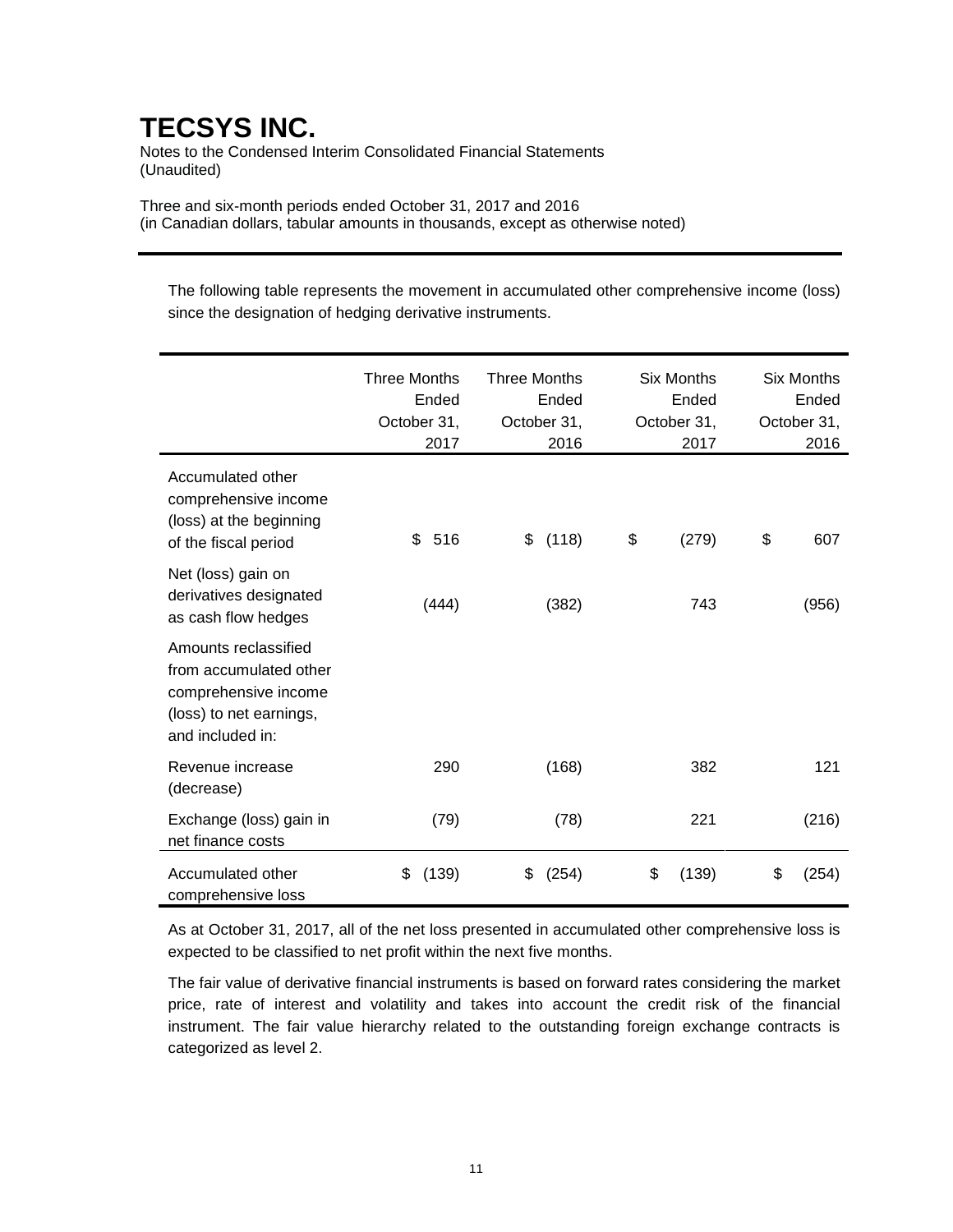Notes to the Condensed Interim Consolidated Financial Statements (Unaudited)

Three and six-month periods ended October 31, 2017 and 2016 (in Canadian dollars, tabular amounts in thousands, except as otherwise noted)

### **9. Related party transactions:**

Key management includes the Board of Directors (executive and non-executive) and members of the Executive Committee that report directly to the President and Chief Executive Officer of the Company.

As at October 31, 2017, key management and their spouses control 31.9% (October 31, 2016 – 41.0%) of the issued common shares of the Company.

The compensation paid or payable to key management for employee services is as follows:

|                                  |        | Three       |               | Three |               | <b>Six</b> |     | <b>Six</b>    |
|----------------------------------|--------|-------------|---------------|-------|---------------|------------|-----|---------------|
|                                  | Months |             | <b>Months</b> |       | <b>Months</b> |            |     | <b>Months</b> |
|                                  | Ended  |             | Ended         |       |               | Ended      |     | Ended         |
|                                  |        | October 31, | October 31,   |       | October 31,   |            |     | October 31,   |
|                                  |        | 2017        |               | 2016  |               | 2017       |     | 2016          |
| <b>Salaries</b>                  | \$     | 976         | \$.           | 777   | \$.           | 1,612      | \$. | 1,414         |
| Other short-term benefits        |        | 42          |               | 39    |               | 92         |     | 102           |
| Payments to defined contribution |        |             |               |       |               |            |     |               |
| plans                            |        | 13          |               | 14    |               | 29         |     | 28            |
|                                  |        | 1.031       |               | 830   | \$            | 1.733      | S   | .544          |

Under the provisions of the share purchase plan for key management and other management employees, the Company provided interest-free loans of \$538,000 (fiscal 2017 - \$187,000) to key management and other management employees to facilitate their purchase of Company shares during the six months ended October 31, 2017. The outstanding loans as at October 31, 2017 amounted to \$429,000 (October 31, 2016 - \$93,000).

### **10. Operating segments:**

Management has organized the Company under one reportable segment: the development and marketing of enterprise-wide distribution software and related services. Substantially all of the Company's property and equipment, goodwill and other intangible assets are located in Canada. The Company's subsidiaries in the U.S. and the U.K. comprise sales and service operations offering implementation and maintenance services only.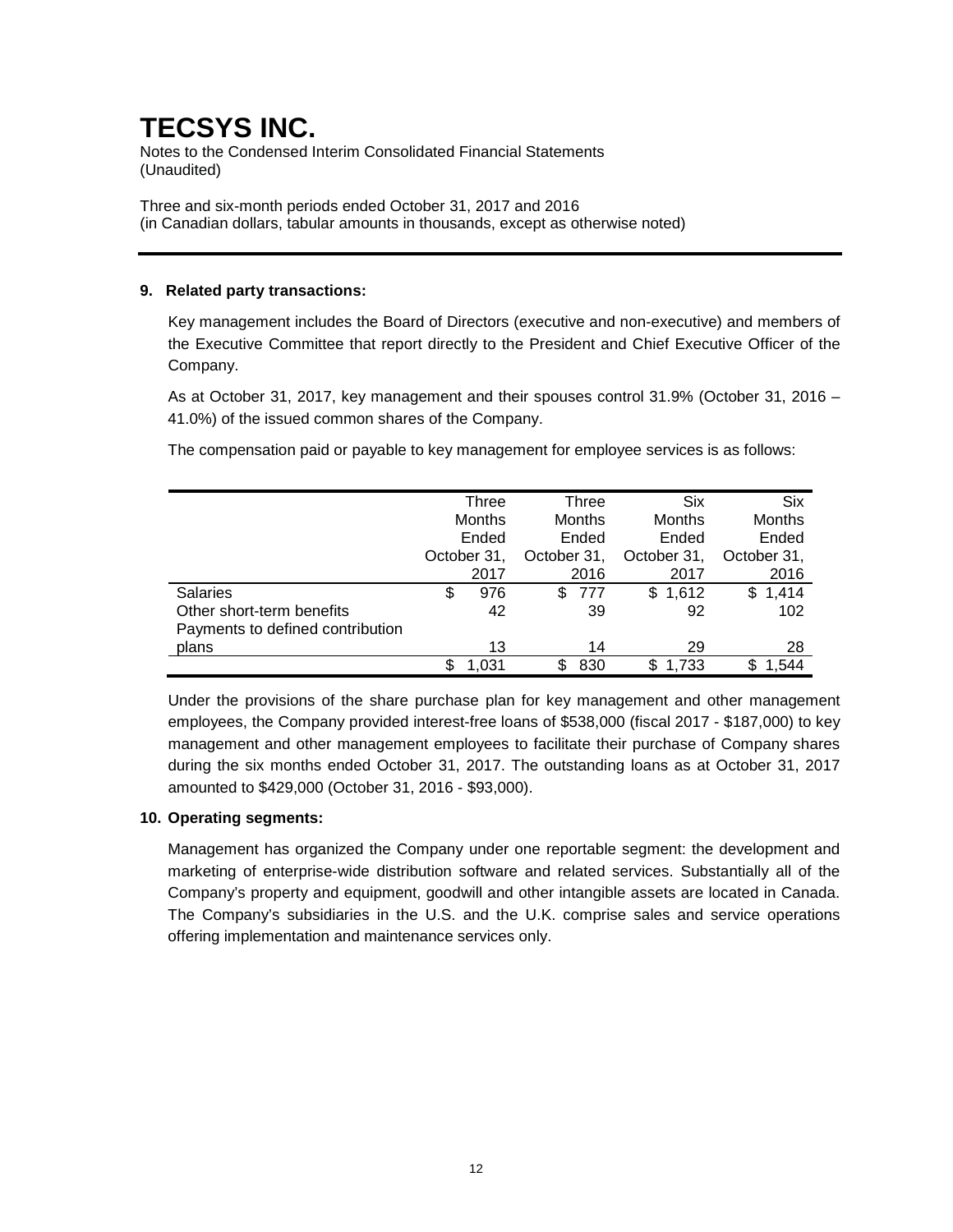Notes to the Condensed Interim Consolidated Financial Statements (Unaudited)

Three and six-month periods ended October 31, 2017 and 2016 (in Canadian dollars, tabular amounts in thousands, except as otherwise noted)

Following is a summary of revenue by geographic location in which the Company's customers are located:

|                      | Three         | Three         | <b>Six</b>    | <b>Six</b>  |
|----------------------|---------------|---------------|---------------|-------------|
|                      | Months        | Months        | <b>Months</b> | Months      |
|                      | Ended         | Ended         | Ended         | Ended       |
|                      | October 31,   | October 31,   | October 31,   | October 31, |
|                      | 2017          | 2016          | 2017          | 2016        |
|                      |               |               |               |             |
| Canada               | 5,580<br>S    | 4.178<br>S    | 9,880<br>\$.  | 9,261<br>S  |
| <b>United States</b> | 11,931        | 11,835        | 23,742        | 22,442      |
| Other                | 561           | 505           | 961           | 912         |
|                      | 18.072<br>\$. | 16.518<br>\$. | 34,583<br>\$. | \$32,615    |

### **11. Comparative figures:**

Certain comparative figures have been reclassified to conform with the basis of presentation used in the current year.

Following is a reconciliation of the reclassified items and amounts in the condensed interim consolidated statements of income and comprehensive loss for the six months ended October 31, 2016: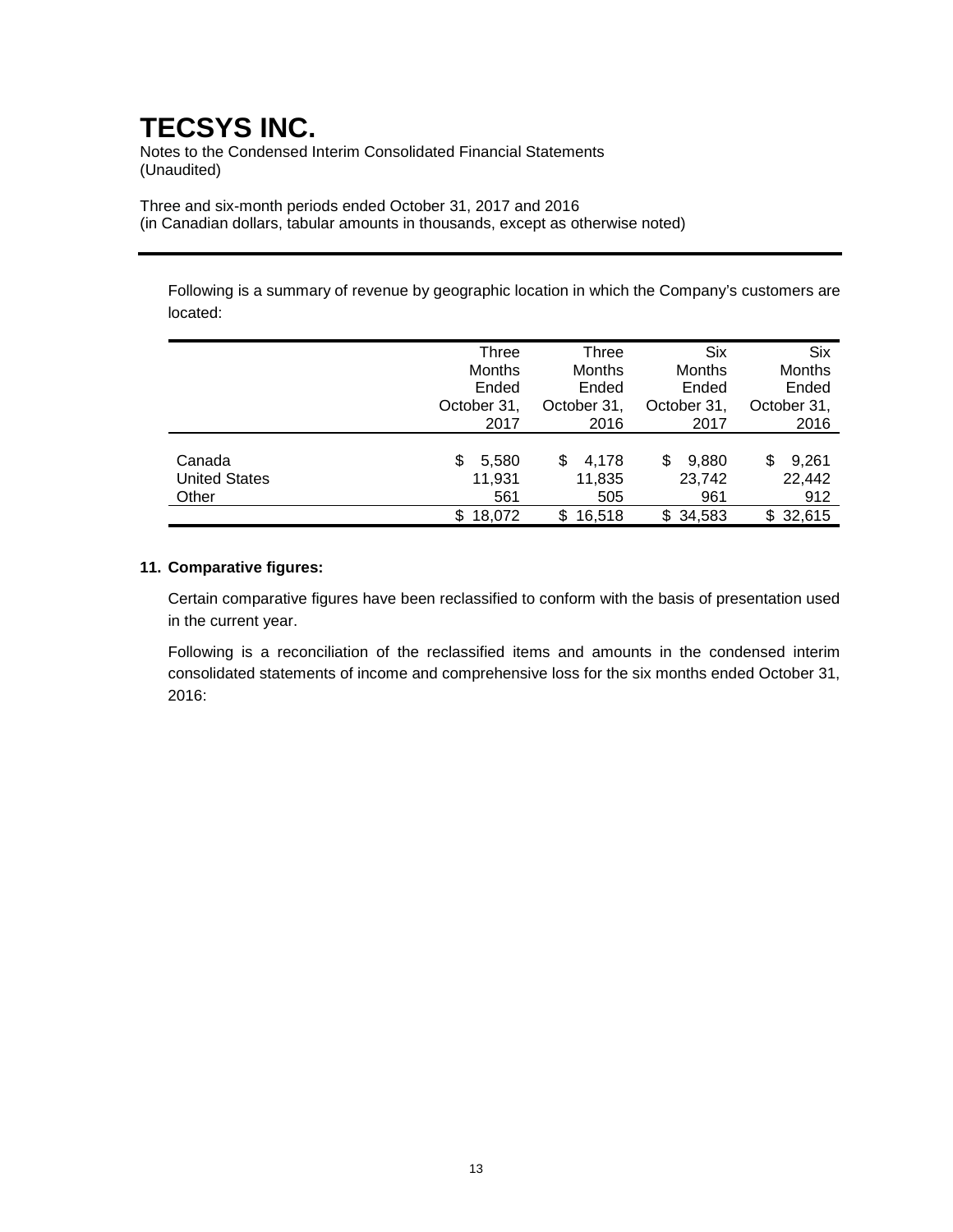Notes to the Condensed Interim Consolidated Financial Statements (Unaudited)

Three and six-month periods ended October 31, 2017 and 2016 (in Canadian dollars, tabular amounts in thousands, except as otherwise noted)

|                                                                         |               |          | <b>Previous</b>  |                  | <b>Current</b> |
|-------------------------------------------------------------------------|---------------|----------|------------------|------------------|----------------|
|                                                                         | <b>Note</b>   |          | presentation     | Reclassification | presentation   |
|                                                                         |               |          |                  |                  |                |
| Revenue:                                                                |               |          |                  |                  |                |
| Proprietary products                                                    |               | $(a)$ \$ | 5,278 \$         | $(2,275)$ \$     | 3,003          |
| Third-party hardware and software products                              |               | (b)      | 4,001            | (4,001)          |                |
| Third-party products                                                    |               | (b)      |                  | 2,998            | 2,998          |
| Services                                                                |               | (c)      | 22,200           | (22, 200)        |                |
| Cloud, maintenance and subscription                                     | (a), (b), (c) |          |                  | 12,837           | 12,837         |
| Professional services                                                   |               | (c)      |                  | 12,641           | 12,641         |
| Reimbursable expenses                                                   |               |          | 1,136            | ÷.               | 1,136          |
| <b>Total revenue</b>                                                    |               |          | 32,615           | ÷.               | 32,615         |
| Cost of revenue:                                                        |               |          |                  |                  |                |
| Products                                                                |               | (d)      | 3,276            | (663)            | 2,613          |
| Services                                                                |               | (d)      | 12,306           | 663              | 12,969         |
| Reimbursable expenses                                                   |               |          | 1,136            | ÷,               | 1,136          |
| Total cost of revenue                                                   |               |          | 16,718           | ÷.               | 16,718         |
| <b>Gross profit</b>                                                     |               |          | 15,897           |                  | 15,897         |
|                                                                         |               |          |                  |                  |                |
| Operating expenses:                                                     |               |          |                  |                  |                |
| Sales and marketing                                                     |               |          | 7,355            |                  | 7,355          |
| General and administration                                              |               |          | 3,059            |                  | 3,059          |
| Research and development, net of tax credits                            |               |          | 4,920            | ÷                | 4,920          |
| <b>Total operating expenses</b>                                         |               |          | 15,334           | ä,               | 15,334         |
| <b>Profit from operations</b>                                           |               |          | 563              | ÷.               | 563            |
| Net finance costs                                                       |               |          | 151              |                  | 151            |
| Profit before income taxes                                              |               |          | 412              | ä,               | 412            |
| Income taxes                                                            |               |          | 78               | ź                | 78             |
| Profit attributable to the owners of the Company                        |               |          | \$<br>334 \$     |                  | \$<br>334      |
| Other comprehensive loss:                                               |               |          |                  |                  |                |
| Effective portion of changes in fair value on designated revenue hedges |               |          | (861)            |                  | (861)          |
| Comprehensive loss attributable to the owners of the Company            |               |          | \$<br>$(527)$ \$ |                  | \$<br>(527)    |
|                                                                         |               |          |                  |                  |                |
| Basic and diluted earnings per common share                             |               |          | \$<br>$0.03$ \$  |                  | \$<br>0.03     |

(a) The Company's support agreements for proprietary software licenses generally call for the Company to provide technical support and unspecified software updates to customers and are recognized ratably over the term of the support agreement. The Company previously had been presenting the portion related to the unspecified software updates as part of proprietary products revenue and now has reclassified these amounts to be included within cloud, maintenance and subscription revenue. The reclassification was for a total of \$2,275,000 for the six months ended October 31, 2016.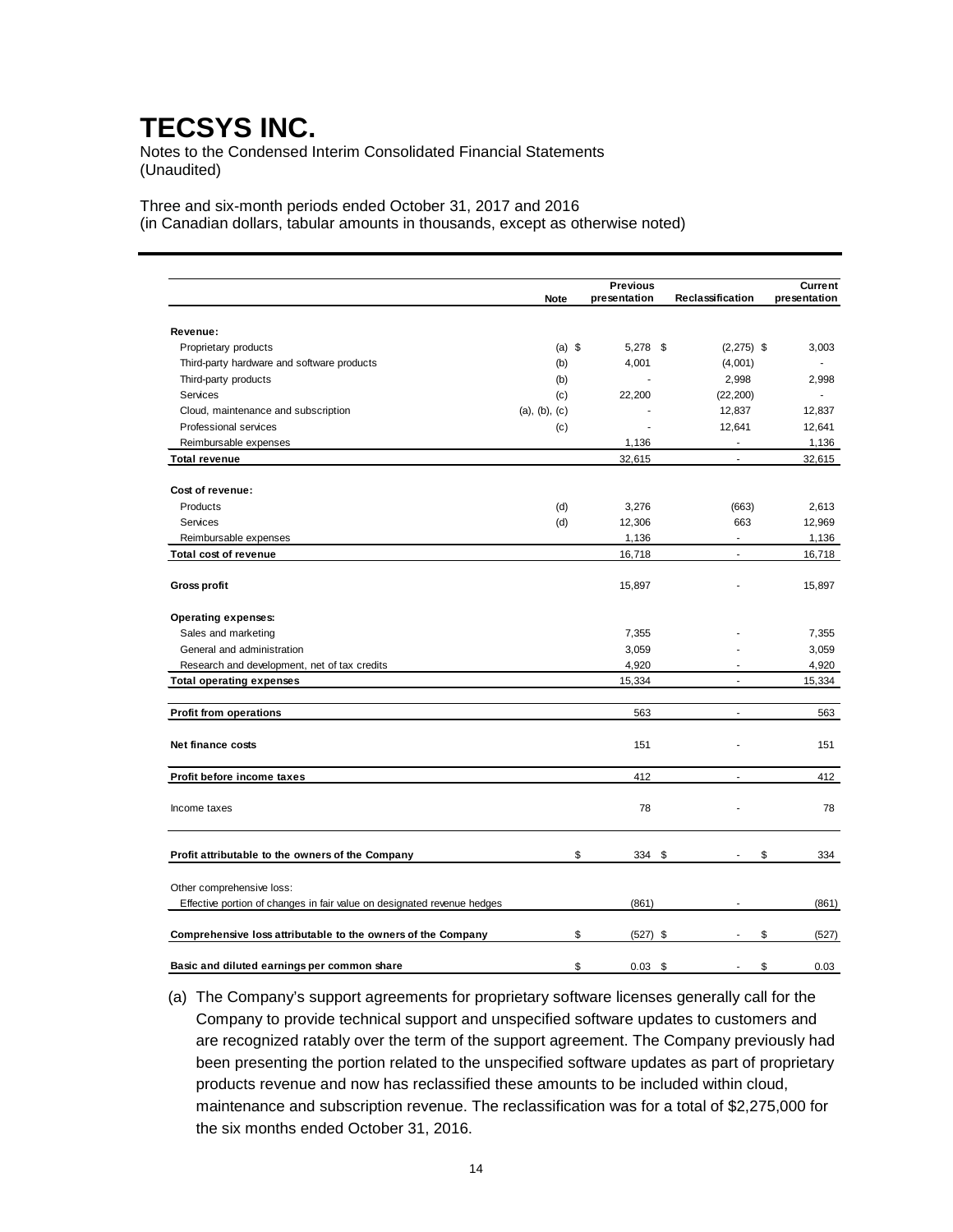Notes to the Condensed Interim Consolidated Financial Statements (Unaudited)

Three and six-month periods ended October 31, 2017 and 2016 (in Canadian dollars, tabular amounts in thousands, except as otherwise noted)

- (b) The Company's previous presentation of third-party hardware and software products revenue included both third-party hardware products as well as third-party software licenses and their related support revenue. The Company has now reclassified the support revenue portion for third-party software licenses within cloud, maintenance and subscription revenue for a total of \$1,003,000 and the third-party hardware products and third-party software licenses portion within third-party products revenue for a total of \$2,998,000 for the six months ended October 31, 2016.
- (c) The Company's previous presentation of services revenue included professional services, proprietary products maintenance and cloud revenues. The Company has reclassified professional services revenue onto a separate line within the condensed interim consolidated statements of income and comprehensive income for a total of \$12,641,000 for the six months ended October 31, 2016. Cloud revenue and proprietary products maintenance revenue have been reclassified within cloud, maintenance and subscription revenue for a total of \$9,559,000 for the six months ended October 31, 2016.
- (d) The Company's previous presentation of products cost included costs on third-party software licenses support. The Company has now reclassified the costs related to this support within services cost for a total of \$663,000 for the six months ended October 31, 2016. Services cost includes the costs for both cloud, maintenance and subscription as well as professional services.

Following is a reconciliation of the reclassified items and amounts in the condensed interim consolidated statements of income and comprehensive loss for the three months ended October 31, 2016: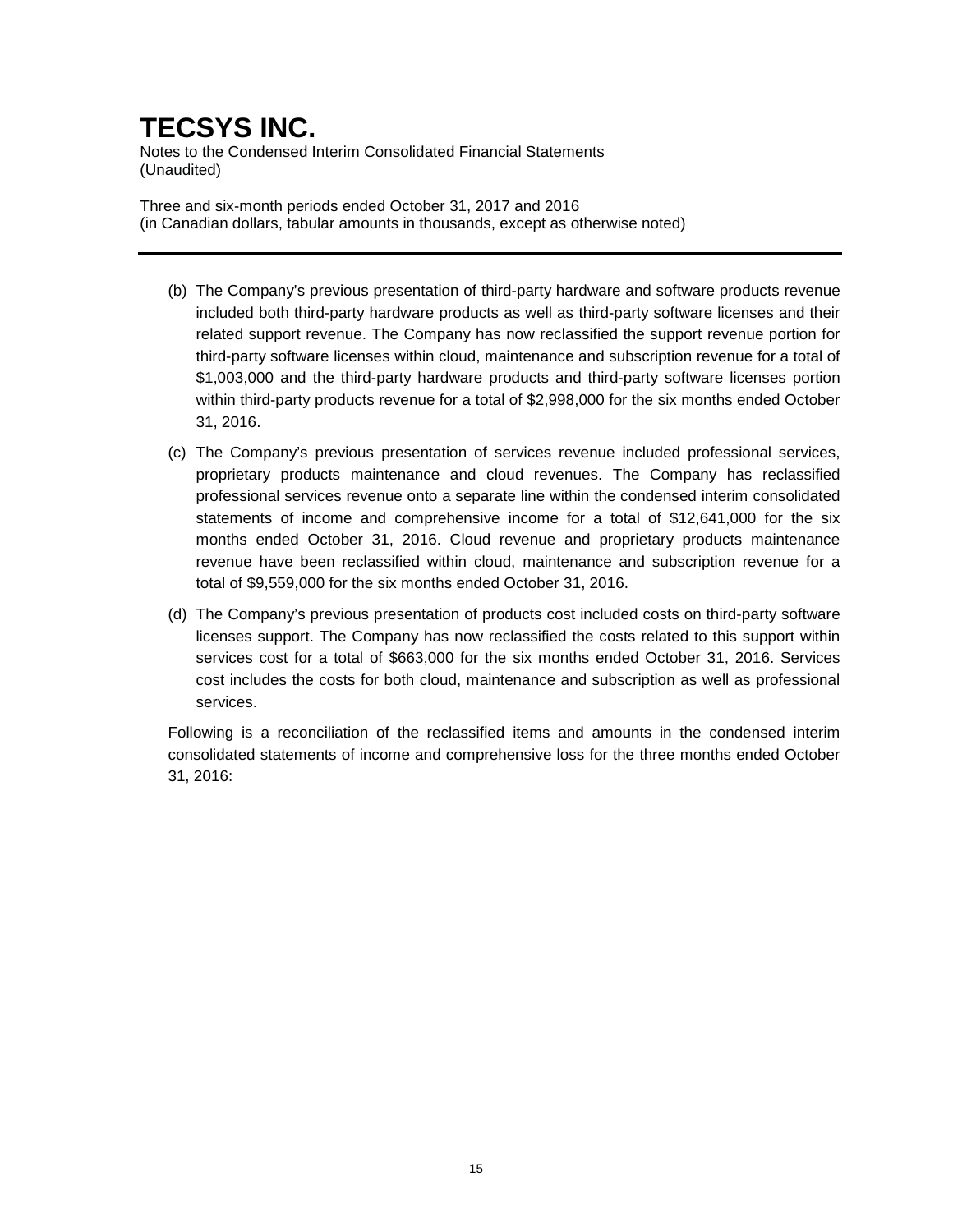Notes to the Condensed Interim Consolidated Financial Statements (Unaudited)

Three and six-month periods ended October 31, 2017 and 2016 (in Canadian dollars, tabular amounts in thousands, except as otherwise noted)

|                                                                                                      |                       |          | <b>Previous</b> |                  | <b>Current</b> |
|------------------------------------------------------------------------------------------------------|-----------------------|----------|-----------------|------------------|----------------|
|                                                                                                      | <b>Note</b>           |          | presentation    | Reclassification | presentation   |
| Revenue:                                                                                             |                       |          |                 |                  |                |
| Proprietary products                                                                                 |                       | $(e)$ \$ | $2,922$ \$      | $(1, 143)$ \$    | 1,779          |
| Third-party hardware and software products                                                           | (f)                   |          | 1,831           | (1,831)          |                |
| Third-party products                                                                                 | (f)                   |          | ÷               | 1,505            | 1,505          |
| Services                                                                                             |                       |          | 11,181          | (11, 181)        |                |
| Cloud, maintenance and subscription                                                                  | (g)                   |          |                 | 6,193            | 6,193          |
|                                                                                                      | $(e)$ , $(f)$ , $(g)$ |          |                 |                  |                |
| Professional services                                                                                | (g)                   |          |                 | 6,457            | 6,457          |
| Reimbursable expenses                                                                                |                       |          | 584             | ÷,               | 584            |
| <b>Total revenue</b>                                                                                 |                       |          | 16,518          | ä,               | 16,518         |
| Cost of revenue:                                                                                     |                       |          |                 |                  |                |
| Products                                                                                             | (h)                   |          | 1,578           | (228)            | 1,350          |
| Services                                                                                             | (h)                   |          | 6,065           | 228              | 6,293          |
| Reimbursable expenses                                                                                |                       |          | 584             | ÷,               | 584            |
| Total cost of revenue                                                                                |                       |          | 8,227           | ÷,               | 8,227          |
| Gross profit                                                                                         |                       |          | 8,291           |                  | 8,291          |
| Operating expenses:                                                                                  |                       |          |                 |                  |                |
| Sales and marketing                                                                                  |                       |          | 3,769           |                  | 3,769          |
| General and administration                                                                           |                       |          | 1,719           |                  | 1,719          |
| Research and development, net of tax credits                                                         |                       |          | 2,483           |                  | 2,483          |
| <b>Total operating expenses</b>                                                                      |                       |          | 7,971           | ä,               | 7,971          |
|                                                                                                      |                       |          |                 |                  |                |
| <b>Profit from operations</b>                                                                        |                       |          | 320             | ÷,               | 320            |
| Net finance costs                                                                                    |                       |          | 55              |                  | 55             |
| Profit before income taxes                                                                           |                       |          | 265             | ä,               | 265            |
| Income taxes                                                                                         |                       |          | 59              |                  | 59             |
| Profit attributable to the owners of the Company                                                     |                       | \$       | 206 \$          |                  | \$<br>206      |
|                                                                                                      |                       |          |                 |                  |                |
| Other comprehensive loss:<br>Effective portion of changes in fair value on designated revenue hedges |                       |          | (136)           |                  | (136)          |
|                                                                                                      |                       |          |                 |                  |                |
| Comprehensive loss attributable to the owners of the Company                                         |                       | \$       | 70              | \$               | \$<br>70       |
| Basic and diluted earnings per common share                                                          |                       | \$       | 0.02            | \$               | \$<br>0.02     |

(e) The Company's support agreements for proprietary software licenses generally call for the Company to provide technical support and unspecified software updates to customers and are recognized ratably over the term of the support agreement. The Company previously had been presenting the portion related to the unspecified software updates as part of proprietary products revenue and now has reclassified these amounts to be included within cloud, maintenance and subscription revenue. The reclassification was for a total of \$1,143,000 for the three months ended October 31, 2016.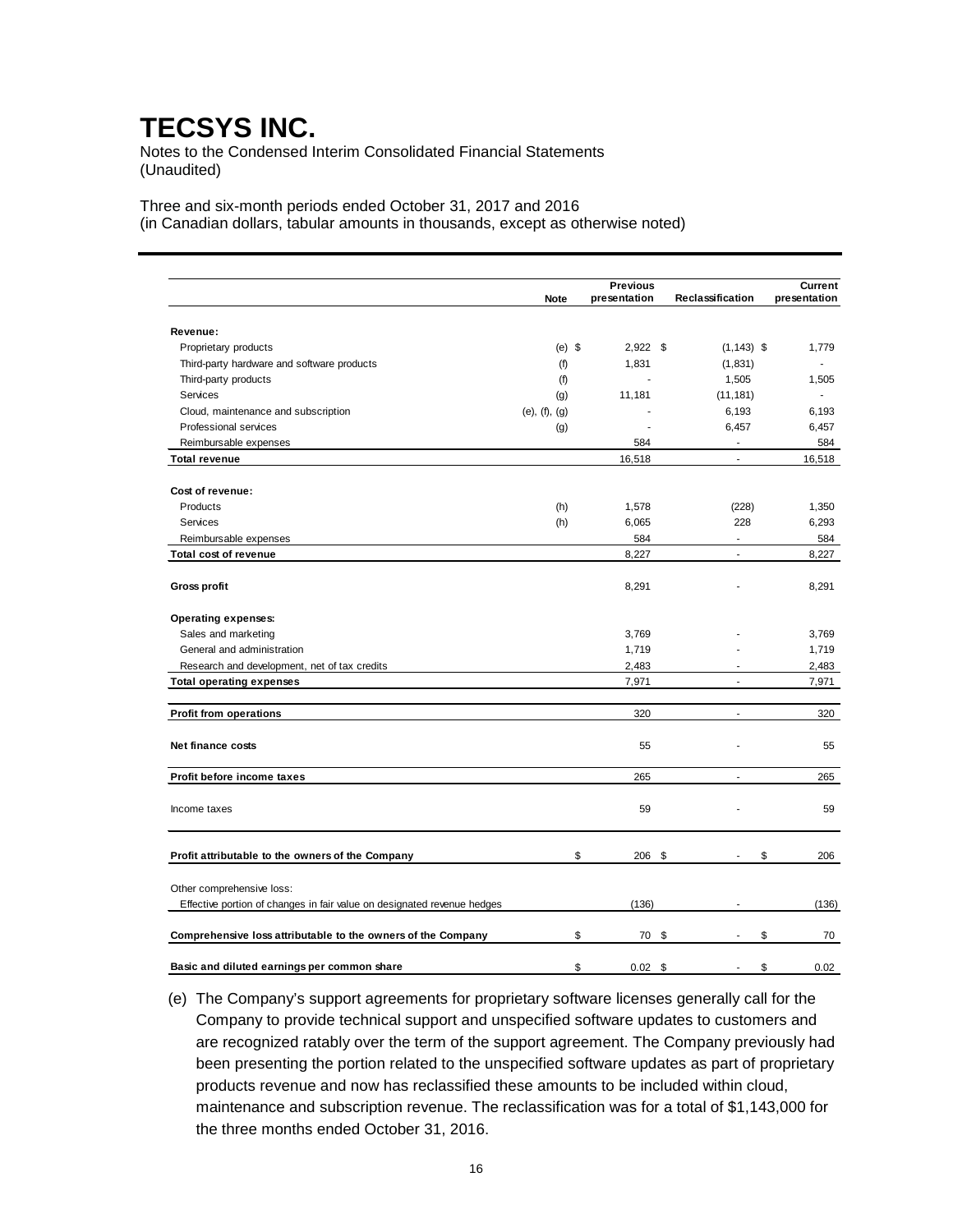Notes to the Condensed Interim Consolidated Financial Statements (Unaudited)

Three and six-month periods ended October 31, 2017 and 2016 (in Canadian dollars, tabular amounts in thousands, except as otherwise noted)

- (f) The Company's previous presentation of third-party hardware and software products revenue included both third-party hardware products as well as third-party software licenses and their related support revenue. The Company has now reclassified the support revenue portion for third-party software licenses within cloud, maintenance and subscription revenue for a total of \$326,000 and the third-party hardware products and third-party software licenses portion within third-party products revenue for a total of \$1,505,000 for the three months ended October 31, 2016.
- (g) The Company's previous presentation of services revenue included professional services, proprietary products maintenance and cloud revenues. The Company has reclassified professional services revenue onto a separate line within the condensed interim consolidated statements of income and comprehensive income for a total of \$6,457,000 for the three months ended October 31, 2016. Cloud revenue and proprietary products maintenance revenue have been reclassified within cloud, maintenance and subscription revenue for a total of \$4,724,000 for the three months ended October 31, 2016.
- (h) The Company's previous presentation of products cost included costs on third-party software licenses support. The Company has now reclassified the costs related to this support within services cost for a total of \$228,000 for the three months ended October 31, 2016. Services cost includes the costs for both cloud, maintenance and subscription as well as professional services.

### **12. Subsequent event:**

On November 30, 2017, the Company's Board of Directors approved an 11% increase of the quarterly dividend from \$0.045 per share to \$0.05 per share. To this effect, the Company declared a dividend of \$0.05 per share, to be paid on January 11, 2018 to shareholders of record at the close of business on December 21, 2017.